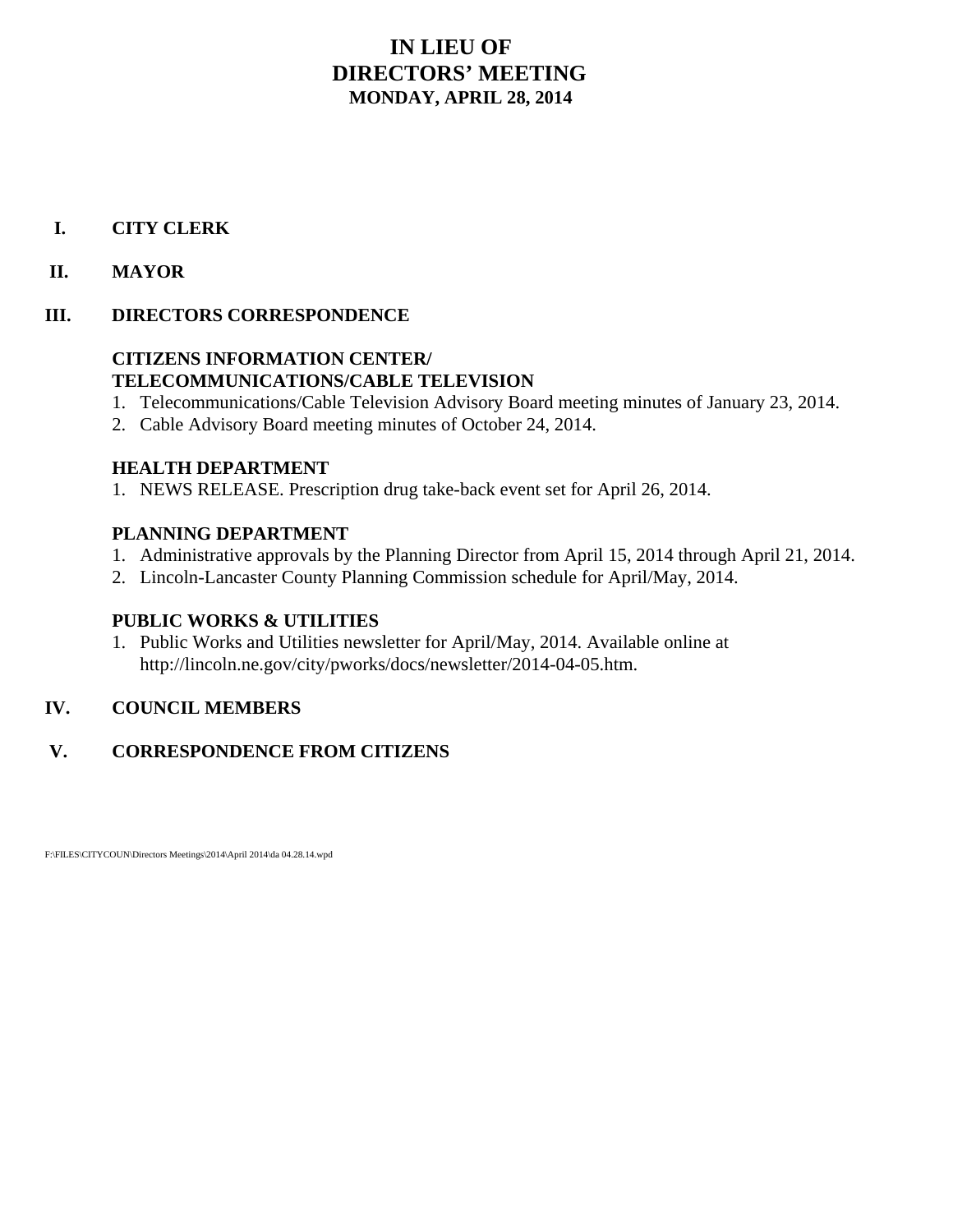#### **City of Lincoln Telecommunications/Cable Television Advisory Board Meeting Minutes – January 23, 2014**

**Members Present:** Paul Barnett, Steve Eggland, Matt Hansen, Ed Hoffman, Linda Jewson, Jim Johnson, Laurie Thomas Lee, John Neal, Dara Troutman **City Staff:** Diane Gonzolas, Steve Huggenberger, Jamie Wenz, David Young **Representatives of Time Warner Cable:** Jarad Falk

#### **Call to Order**

Meeting was called to order at 4:00 p.m. by chair Ed Hoffman. Board members and guests introduced themselves.

Gonzolas introduced Jamie Wenz as the new director of the City PEG channels. Bill Luxford has had to retire for health reasons; he is still working with the City part-time but was unable to continue as director. Wenz was the top applicant and has been amazing. Many board members know Wenz from his previous job as Public Access Coordinator with Time-Warner Cable (TWC). Hoffman welcomed Wenz and asked for a brief bio. Wenz said that prior to moving to the City he had been at TWC for eight years as Public Access Coordinator, in addition to managing videoproduction dept for Lincoln and other jobs. He worked at channels 10/11 for several years before moving to TWC, and in North Platte before that. For the City, he is responsible for Channel 5, and 10Health. They also help coordinate the educational access channel, Channel 80. They coordinate meetings such as City Council, County Commission, and other meetings. They also partner up with other City boards.

Gonzolas introduced David Young from Public Works. Young is the Right of Way manager for Fiber Installation. Young said that in 2012 the City was putting in streets around the arena; at that time the City decided to put fiber into the streets while they were working on it. This saves money and makes community broadband available in the downtown area. We have signed a couple of leases for access to the system, and are looking at others. There is currently 250 miles of conduit. Gonzales will add David to the information sheet.

#### **New Business**

#### *Expanded Board Duties*

Hoffman said that City boards are like juries; we're not necessarily expected to be experts on the technology that comes before us; our job is to be committed to the City and to seeing things done on a reasonable basis. Huggenberger said that there are no specific duties; the ordinance leaves the description rather broad. Today he will talk about what we are doing in various areas.

*Cable Television:* We have one franchise through 2020; will probably start negotiations about 2017. We have had another company inquire about a franchise; no further information available at this time.

*Cell Towers*: If a tower is located on City property, the City is the owner of the tower. If someone comes to the City and requests a tower, the City decides. No requirement for stealth application. Primarily monopoles. When towers are built, they are threecompany towers: the first company gets a rent abatement for the first three years, the other two have to pay. All the companies pay rental.

*City conduit system*: Young is the primary person managing that. Primarily four inch conduit, but not exclusively. There are some conditions: We lease as we have space. There are two current tenants: NebraskaLink and UNL. Huggenberger expects there will be other tenants before long. We want broadband to be more available to businesses and residents. This provides significant revenue, and provides relief from constant excavation. The Mayor would like to see the Universal Service Funds used for broadband expansion in an urban environment. We have talked to the Public Service Commission about changing the current usage, which currently focuses on smaller communities. Lee asked if that is a federal issue. Huggenberger said that states have quite a bit of discretion in how it's used. Huggenberger said that we would probably work together with a private company. There are statutory Limitations: political subdivisions are prohibited from providing broadband services except in very limited circumstances. We can lease dark fiber but not lighted fiber.

*Telecommunication Occupation Taxes*: Huggenberger said that there are people who claim that Lincoln has the highest telecommunication occupation taxes in the country; he said this is not true but he won't get into that. Any city can levy an occupation tax up to 6.25%; right now we're at 6%. We may look at some ways to increase this.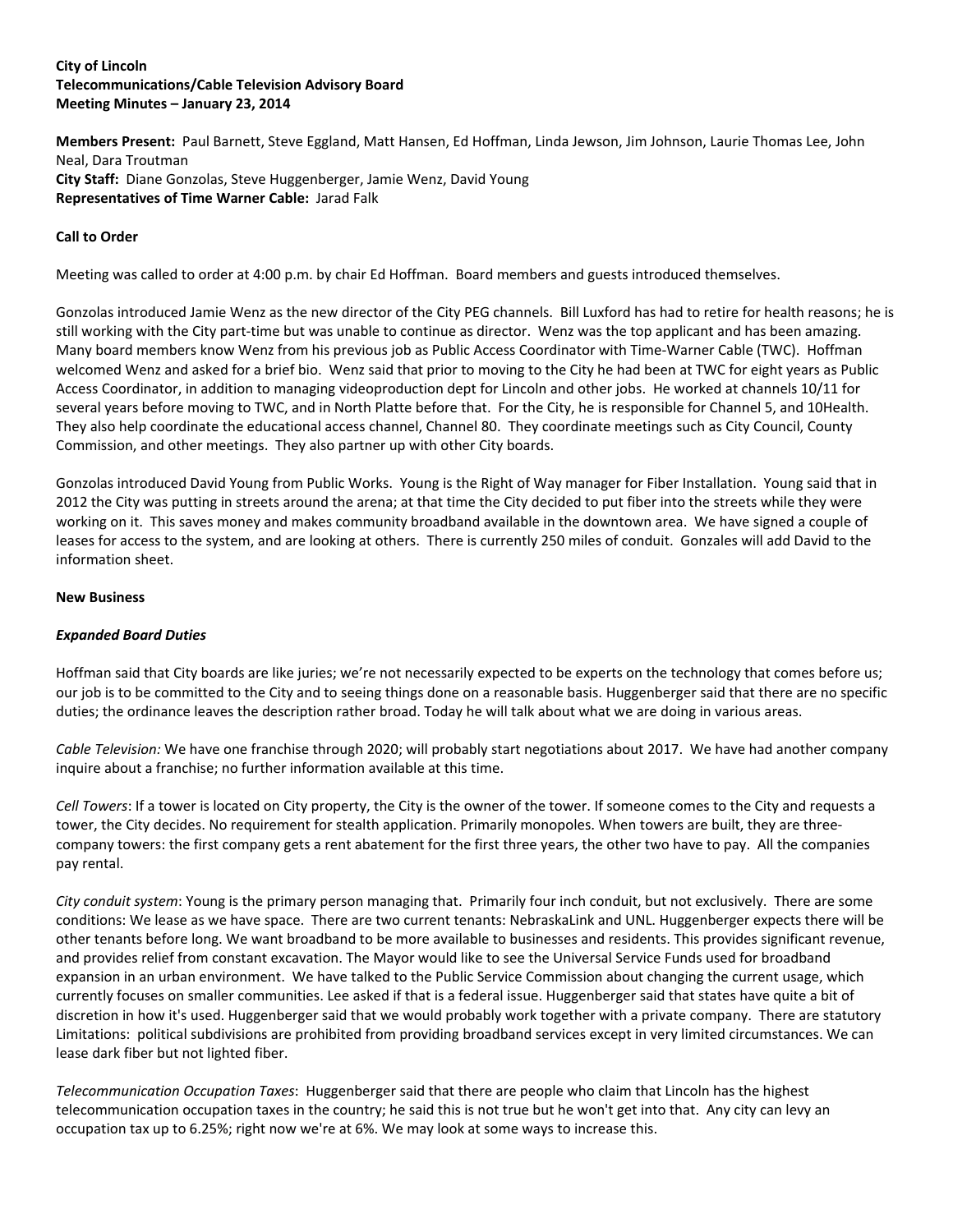*Audit*: City is doing audits. We have five on the table now; 82 are left. This includes Windstream, Verizon, AT&T, Cricket, UFSingular, and a couple of others.

Hoffman asked what the conduit will be used for. Huggenberger had no guesses. Young said that inside the conduit, we have 90 miles of fiber. This is used to light up City and County buildings. Today we have 1 GB speed. We buy a 50 MB connection to the Internet. We're upgrading to 250 MB. We want to tie in more traffic signals to an intelligent transportation system. We would like to tie in water facilities too. Want to upgrade from a daisy chain to a hub and spoke ring. Five year plan for the conduit system, building one for the fiber.

Hoffman: What are the leased fibers used for? Young said that possibly cable TV could be provided over the fiber. We make it a lot easier for competing carriers to use. Young said that we use the fiber; will want to share with the State and the University.

Lee asked whether if (for example) Windstream wanted to use the conduit would they have to provide the fiber? Young said yes; the network propagates out. Huggenberger said that any audio, video service could run over it. Young said it could also handle phone service and VOIP.

TWC would normally have to build their own conduits; the fiber is only 2 dollars a foot.

Hoffman asked how many other communities have this; Huggenbeger said not very many.

Young showed some cable sizes. He said the speed to market is fast.

Lee said that it's great that it covers the whole community. She thought it was just in the downtown area. Young said that when he came here it was just in the downtown area; now it's widespread.

Huggenberger said that we have a very agile group when we take on the conduit questions.

Huggenberger said that there are wireless projects; he wants Young to talk about that too.

Young said that there is spectrum that's available to the City, and a spectrum that's available to the public. We wanted to talk about wireless downtown. Wireless on P Street; extending the University wireless into downtown. Centennial Mall will have wireless. What is the value of that? We have 40,000 employees downtown; tying wireless to the mall between the Capitol and the University. We also want to tie in Civic Plaza. We would like to do that on P Street and Antelope Valley. Some people would like to see creation of a buffer area around the University. There are policy questions, including First Amendment issues. He will talk to the board about things that we're working on.

Hoffman said that his daughter is teaching English in South Korea on a Fulbright scholarship. He went to visit her, and found that they have wireless everywhere. Young said that in Scotland, Glasgow and Edinburgh have wireless that covers the whole area. It's new to communities to have a plan. Lee: There are communities that have done this, such as San Francisco. She asked what we have learned from them. Young said that if the City does it themselves it's quite expensive. We would have to build in-house if we don't have a corporate partner, so we will use a partnership. We have people in the traffic section who are learning to lay fiber. We have 3000 customers; we can get by with one engineer. We would not be able to scale that up to 180,000 customers. We want to make it cost-effective for Time Warner and other companies, so that they will not want to go anywhere. Young said that where failure has occurred it's often because the budget declines. Lee asked if access to the wireless would be free. Young said that in the parks it would probably be free. But on P Street, we would have a partner, so users would have to pay. As a community, how do we grapple with that? As a community we should make this infrastructure available. But he believes that we can find partners. How do we put wireless in the Haymarket? Troutman said that she and others have had trouble texting from Pinnacle Bank Arena; Young agreed that there had been a problem but he believes that it's fixed now and she should be able to text next time she's there.

Huggenberger said that he doesn't want this to just be the City bringing issues to the board, but board members need to bring issues to the City as well.

Lee thinks that businesses may complain if we give free wireless. Young said that if we limit users to a half hour a day or so he doesn't think that will happen. Huggenberger said that the service will be provider-neutral. Falk said that there are many communities, such as Kansas City, which were willing to give Google some concessions that others couldn't get. He appreciates that Lincoln is not playing favorites.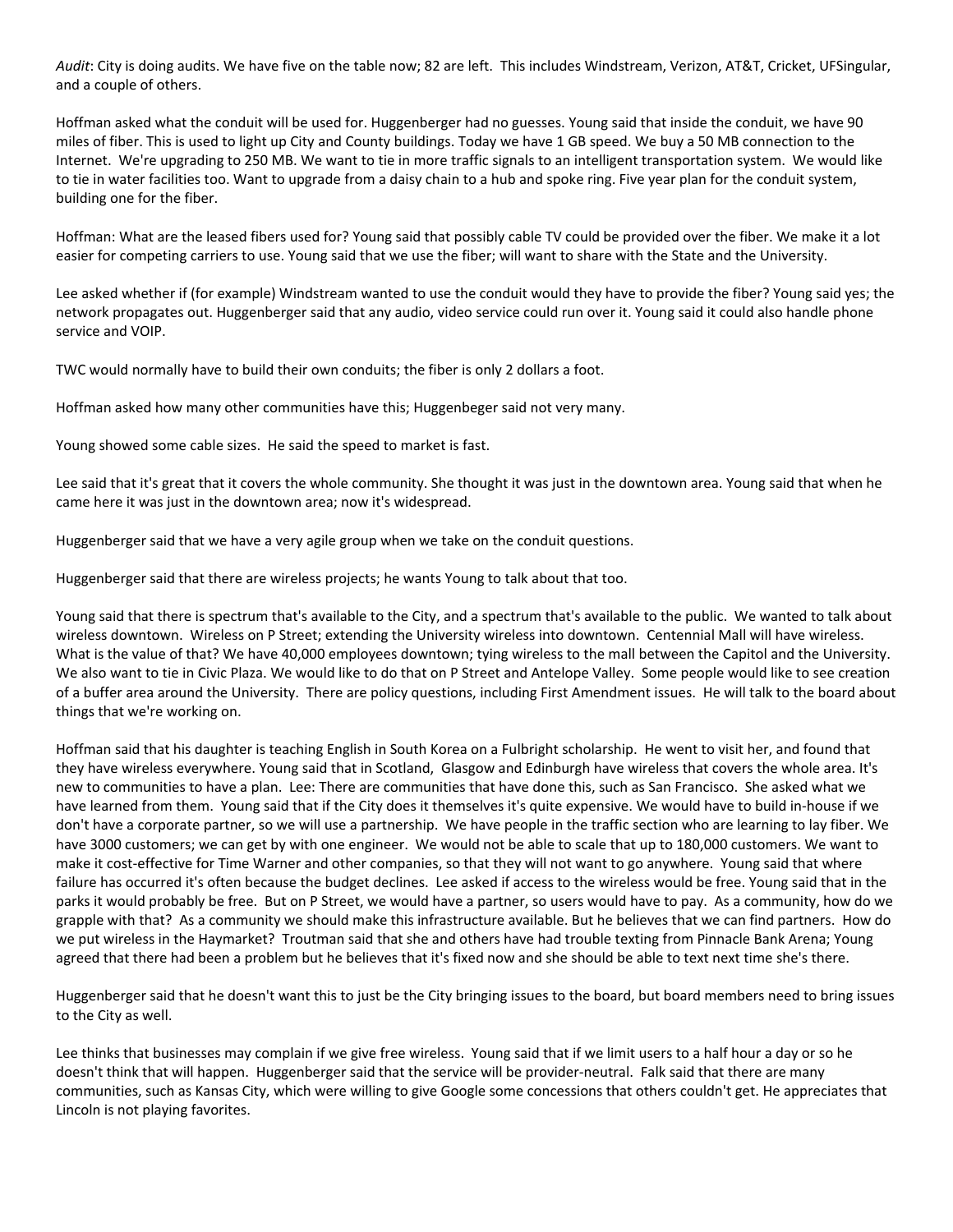Hoffman asked if we limit the amount of conduit space that users can take up. Huggenberger said that we haven't had to talk about it yet.

Gonzolas said that page 4, section (b) of the Ordinance defines the duties of the board; Huggenberger reiterated that it's very broad.

#### *Revision of Bylaws*

References to the Cable Advisory Board will have to be updated to the new name. Gonzolas and Huggenberger will take a look at the bylaws and will come up with some recommendations. Huggenberger said that the Cable Advisory Board doesn't exist anymore so we can do whatever we want when writing the bylaws; they are independent of the previous bylaws.

#### **Old Business**

#### *Resolution of Appreciation for Bill Luxford*

The board voted unanimously to give Bill Luxford a resolution of appreciation for his service with the City.

#### *Update on move of PEG channels to digital format*

Falk said that there was an account number problem: there wasn't always a process to add in account numbers at the time that people signed up. If the problem is related to a digital adaptor, they are getting them. There are 4500 adaptors in Nebraska; there is not enough detail to determine how many of these are in Lincoln.

There was a question of how to get the word out. For instance, on the first day of the legislative session, NET2 wasn't where it was expected so people called NET and that caused a big spike in their phone support business.

Hoffman asked if Huggenberger has any comments for TWC. Huggenberger said that he had contacted Ann Teget to see if she could help get it figured out for his office. Falk said that people can contact either himself or Doug.

Hoffman asked if TWC can track down the account numbers. Falk said not always. Gonzolas said that the City was concerned about how many people had paid for installation, and how many people turned it back in because they thought it wouldn't work.

Young asked about the connection to the Municipal Service Center. The City and Experian both occupy that building; they need service. Who would he talk to? Falk said Brandon Schmidt; Falk will send Young the contact information.

#### *Board Vacancies*

One application has come in, a second person has expressed interest but not yet received an application. Hoffman commented that we might want to ask Art Ziegelbaum if he is interested now that the board has expanded duties.

#### *Member Orientation*

Hoffman said that we have had discussions about a member orientation, possibly at Time Warner. Gonzolas said that we will first try to fill up the board first, then will probably want to have an orientation after that. Will touch on Cable TV issues, but will probably want to concentrate on other issues.

#### **Report from TWC**

Public Access Report was distributed. Falk distributed but counted on Wenz's expertise to discuss the report. Wenz said that they have seen a decline in the programming as more people move to YouTube.

Lee asked who is doing the job that Wenz was doing; Wenz said that position is still vacant.

#### **Report from The City**

Wenz says that it's a little hard to determine things like live broadcast hours because meetings are variable length. He didn't realize that he should probably be tracking the length of the meetings until he started putting the report together. The educational channel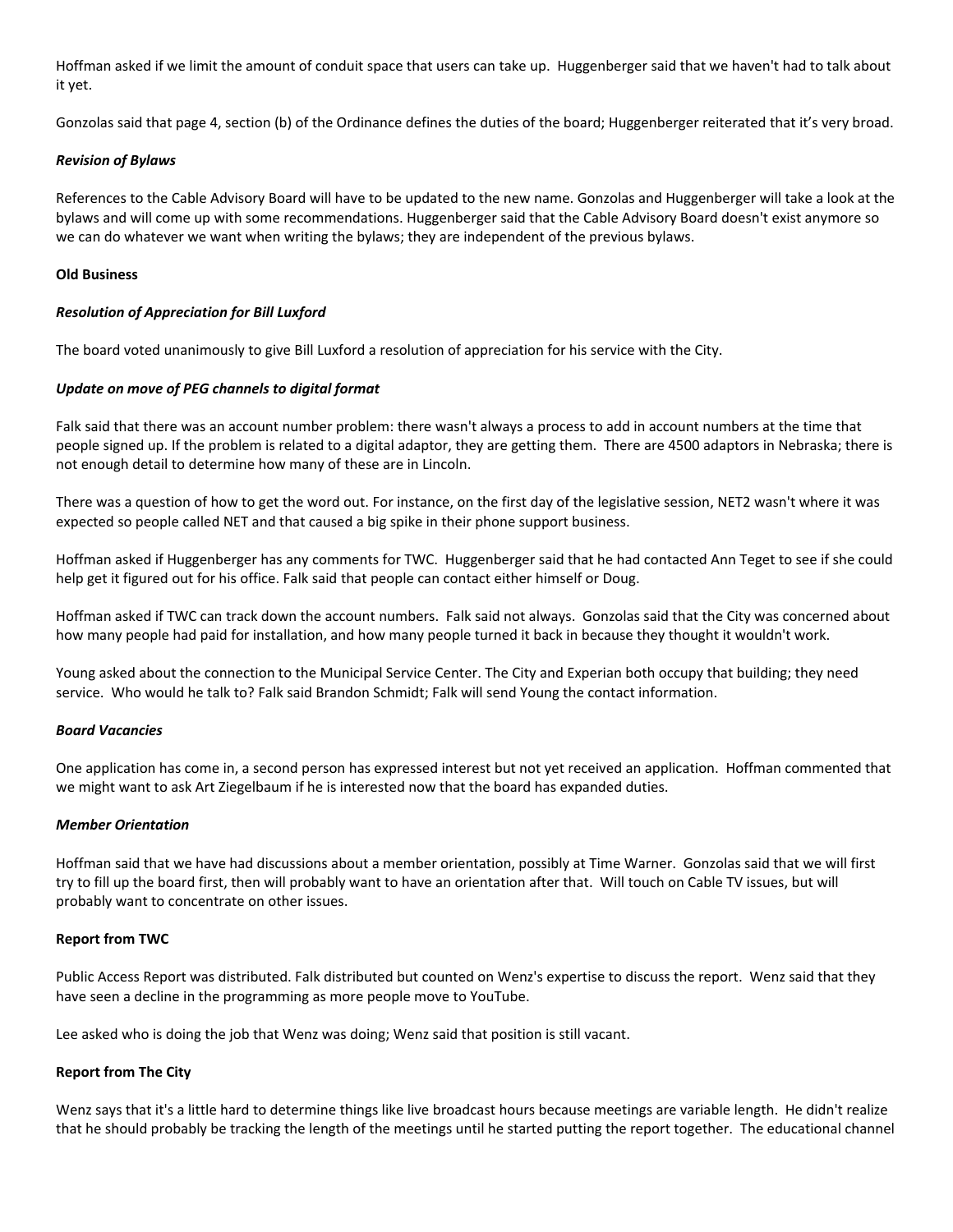is going to start increasing new programming because the University is going to have students doing some shows. He invites us to come visit the studio.

### **Date for next meeting**

Next meeting is scheduled for July 24, 2014, 4:00 p.m. in the City-County Building

#### **Adjournment**

Meeting was adjourned at 5:30 p.m.

Respectfully submitted, Jim Johnson, secretary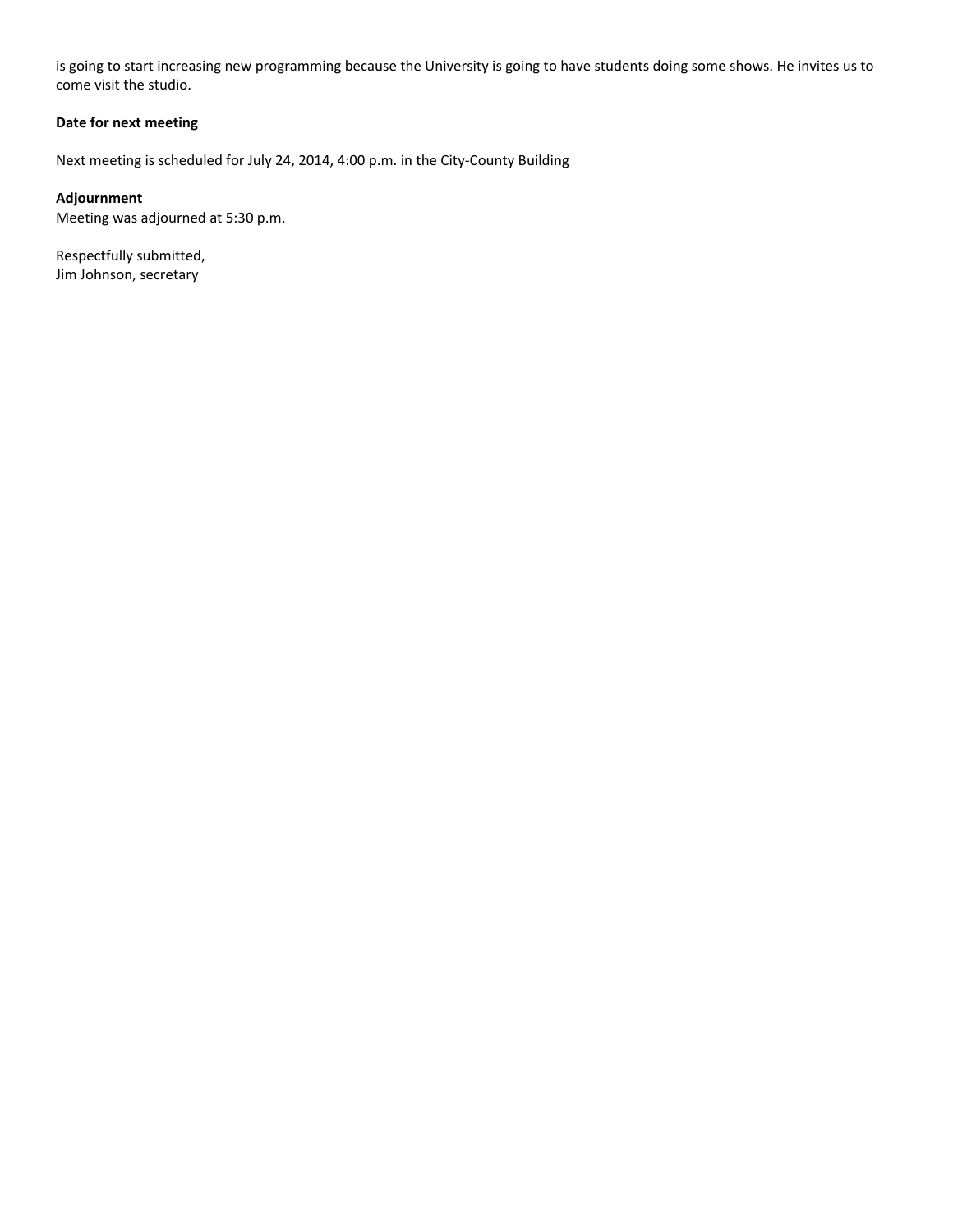#### **City of Lincoln Telecommunications/Cable Television Advisory Board Meeting Minutes – October 24, 2013**

**Members Present:** Steve Eggland, Matt Hansen, Ed Hoffman, Linda Jewson, Jim Johnson, John Neal, Dara Troutman **City Staff:** Diane Gonzolas, Beau Wolf **Representatives of Time Warner Cable:** Ann Teget

#### **Call to Order**

#### **Minutes**

Meeting was called to order at 4:00 p.m. by chair Ed Hoffman. Board members and guests introduced themselves.

#### **Minutes**

Minutes of the July meeting were read. The following corrections were made to the PEG channel lineup: Channel 13 is a Public Access Channel, Channel 21 is not a PEG channel. Minutes were approved as corrected.

#### **Old Business**

#### *Expanding Board Duties*

Huggenberger led a discussion of expanding the board's duties. Generally the thought would be to make the board a telecommunications board instead of a cable advisory board. He is talking to Jonathan Cook at the current time. The Cable Advisory Board would be dissolved, and the current board members would become the initial members of the telecommunications board. The Mayor can ask the board to take on other opportunities. Agenda would be related to local issues; there are a whole host of things going on. If this happens we have a lot of directions we could go. Hoffman said that it's almost like expanding our duties. Huggenberger said that we might find it necessary to go back to monthly meetings since there are so many things going on. Hoffman said that if additional meetings were needed, he wouldn't have a problem with that.

Gonzolas asked if the ordinance change would also necessitate a change in the bylaws; Huggenberger said yes. Current bylaws would no longer be in effect.

There may be people who might be interested in joining a board with expanded duties; there may also be others who might not want to join such a board. (Troutman and Barnett commented that they might think about stepping down; Hoffman said that Art Zygielbaum might think about joining.)

Hoffman said that the fiber-optic conduit that is being planned is a big deal. Neal said that it does seem like a natural progression.

John Neal moved that the board approving moving forward with expanding the CAB into a telecommunications board. Motion passed 7-0.

#### *Member Orientation*

Not going to happen now, pending discussion about the board's duties. Huggenberger said that it might be beneficial to the board for Huggenberger to discuss the issues involved with telecommunication. If people have ideas of who might be good fits for a telecommunication board, let Gonzolas know.

#### *Review of Bylaws*

We will start with existing bylaws and modify as needed.

#### *Update on move of PEG access channels to digital format*

Hoffman wanted to discuss the move of the PEG channels to digital format. He asked with regard to boxes, can they pick up at the office; Teget said yes. Hoffman asked if there is anything that is being done to track how many viewers the PEG channels have; Teget said no.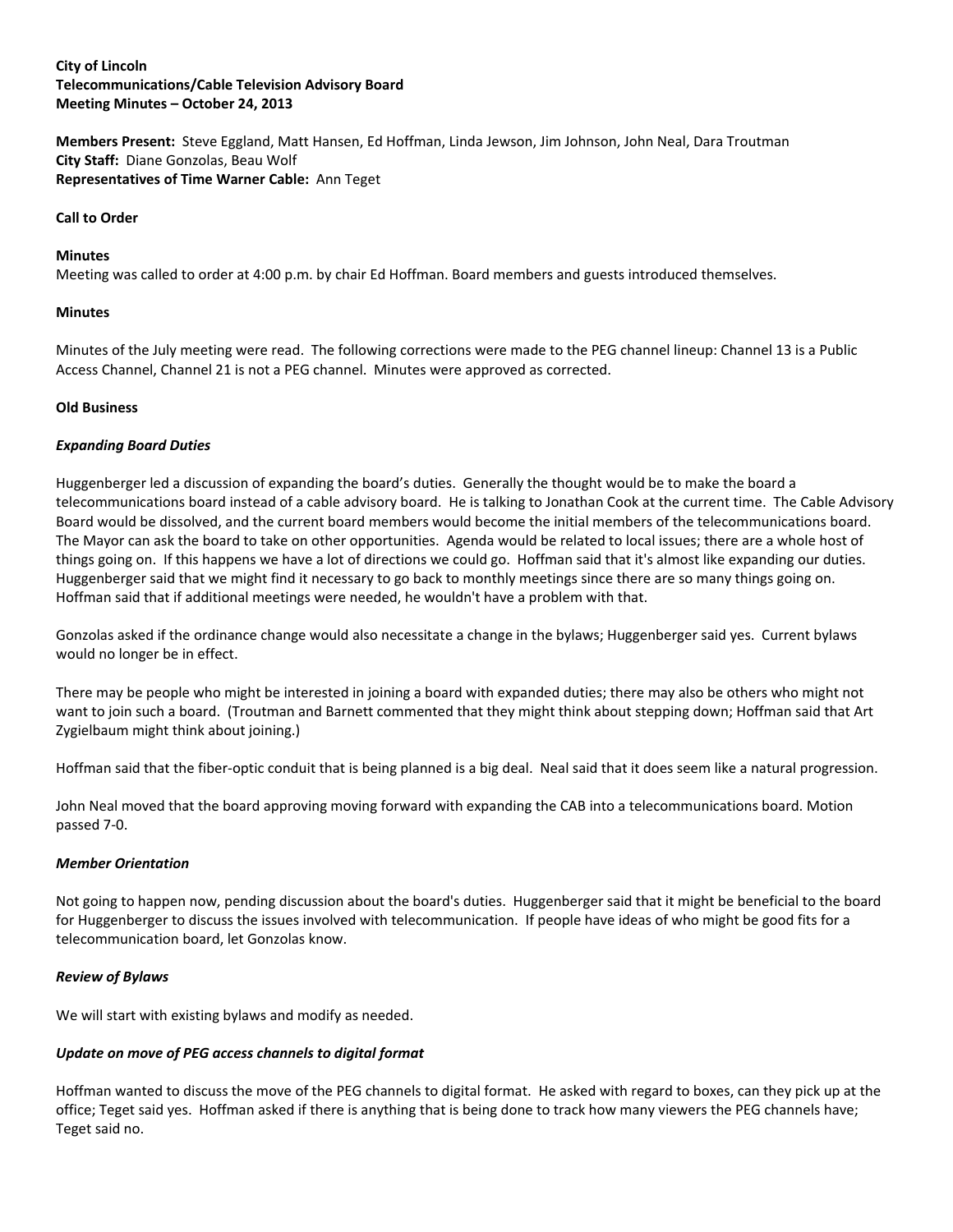Troutman asked if for the record, we could document what happened as a result of the recommendation that was forwarded to the Mayor. Gonzolas said that Hoffman authored a letter to the Mayor. Chief of Staff Rick Hoppe worked with Ann Teget. Teget said that she and Hoppe had met two or three times. The letter was released to the public before TWC talked to Hoppe. She thinks that this was unfortunate because the news stories contained inaccuracies.

Teget and Hoppe met, Hoppe said here's the recommendations of the board, Teget took it back to TWC; whatever they did in Lincoln they would have had to do it at other locations. They assured the Mayor that they had some of the same concerns. Their technicians have the authority to waive the fees. Those customers who attempted to do an install had no fees.

Neal asked if all TWC policies are uniform nationwide. Teget said that most policies are. They were confident that they could work through those issues on a case by case basis with customers.

Teget says that she thinks that the particular customer who complained became frustrated with the process.

Troutman: What kind of volume have they looked at. Teget said about 1000 households. Teget says that we have a high penetration of digital users.

Beau Wolfe commented that the signal quality is much better.

Gonzolas said that their staff is concerned that people may just not have taken the time to do it. The City may send out a press release before the deadline for ordering the boxes.

Hoffman: Discussion of McAllen, Texas. Weren't they given some benefits? Teget said yes, but that was an early conversion and the digital adaptors weren't available. Hoffman said that he hears all the time that people don't like the idea of the 99 cent charge. Wants to know what it's for; thinks it doesn't seem like enough of a charge that it would make a difference to make it worthwhile to TWC. Teget said that discussion has already taken place. She thinks eighteen months' notice of the charge is plenty of notice.

Eggland asked how much does the boxes cost. Teget said she is not sure, but she thinks that the fees will not be anywhere near the cost.

Hoffman: Wants to know how many complaints there have been. Teget said that number is unavailable; if people call in with an issue they fix the issue, then close the work order. Neal asked if it is possible to track those issues, within the text of the contact. Teget asked what that information would be used for. Neal said that when we receive questions about this, we tell them to call TWC. It would help us know that we might have to reconfigure our communication band. Teget is guessing that the information is not tracked but she will check.

Regarding the release of the letter, Huggenberger said that City policy is that if a reporter asks for a copy of a letter, they get it right away. Troutman understands that, but wonders if there was a concerted effort to let the press know. Teget thinks that if the goal is to negotiate a resolution it's better to do it with the Mayor, with the board as a go-between. Teget said that this went to the highest levels of TWC, not just her talking lightly to her boss.

### **TWC Report**

Teget distributed Jamie Wenz's Public Access Coordinator report. Teget reported that we've been fortunate to have an agreement with LPS to do their high school football games. That has been a great addition to their local programming. This has helped Channel 13. Neal said they can be rebroadcast up to 6 months. Neal said that there has been great feedback. Neal said that there had been a couple of years where they were unable to come to an agreement on who would be liable if a camera dropped on someone or something. Hoffman thinks this could be something we could put on the website. Gonzolas said that Luxford had initially had problems from people who thought there might be lower attendance at games. Neal said that this isn't a problem. Huggenberger asked Neal and Teget about the contract between LPS and Community Access. Huggenberger thinks that the schools aren't supposed to be putting things on Educational Access (Channel 80).

Teget mentioned that they're going to be launching their intelligent home home security next month.

#### **Report from the City**

Gonzolas said that Bill Luxford is very ill, resigning his position soon. The City is working on hiring a replacement. There have been some great applicants. Hoffman asked how long Bill has been here; Gonzolas thought it was since 1986.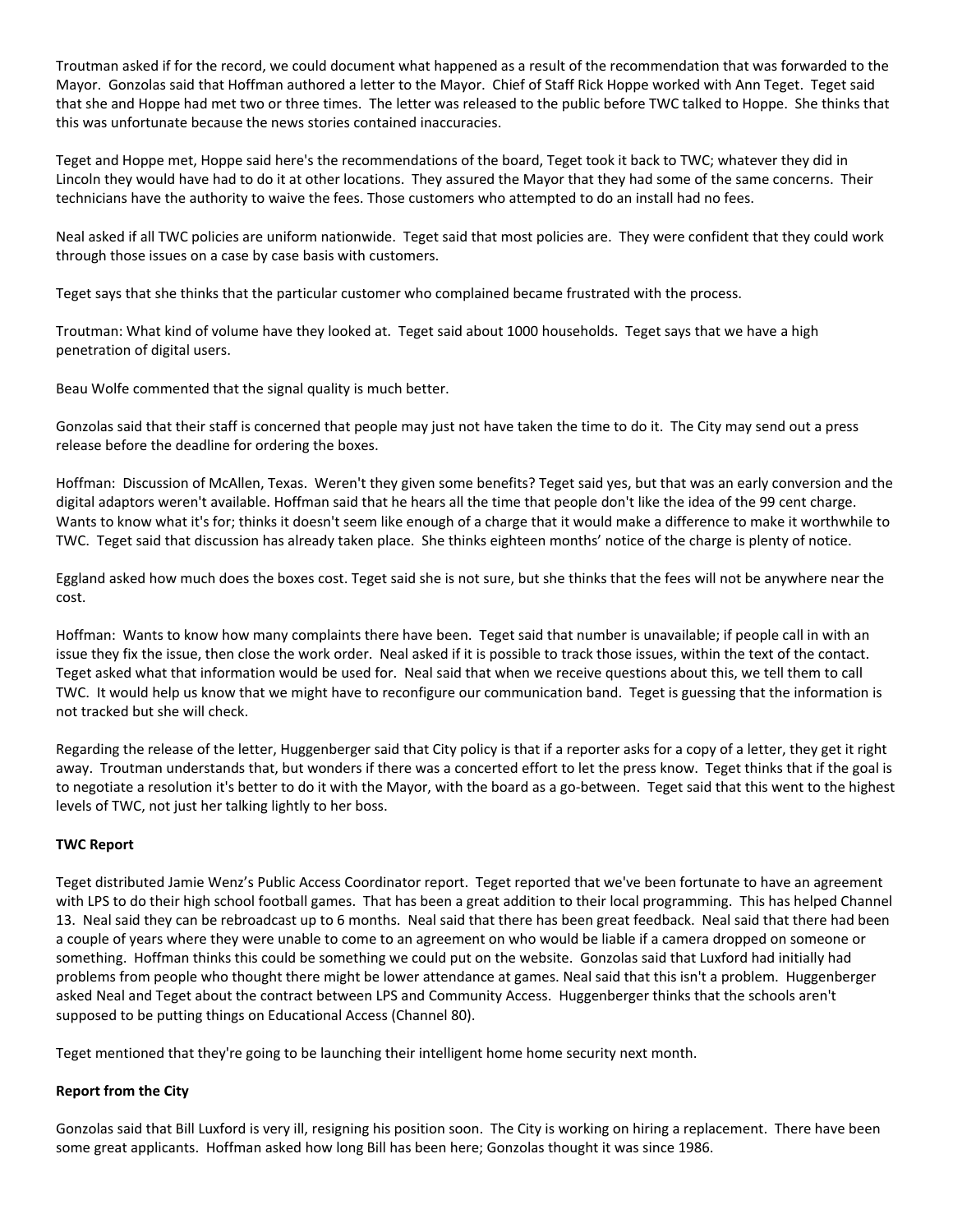Johnson moved that we prepare a recognition thanking Bill Luxford for everything he has done. Eggland seconded.

### **Date for next meeting**

Next meeting is scheduled for January 24, 2014, 4:00 p.m. in the City-County Building

#### **Adjournment**

Meeting was adjourned at 5:30 p.m.

Respectfully submitted, Jim Johnson, secretary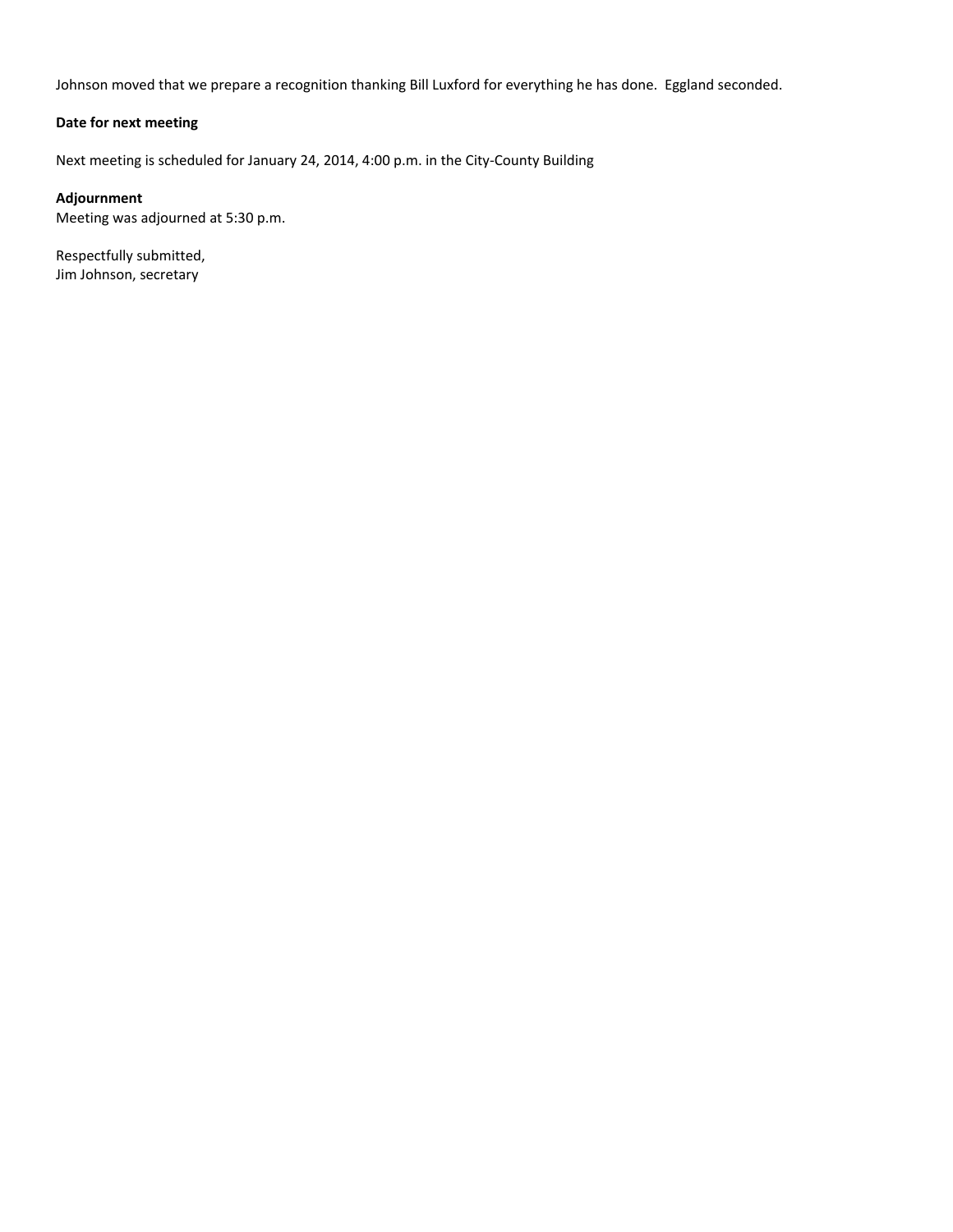



## **LINCOLN-LANCASTER COUNTY HEALTH DEPARTMENT** 3140 "N" St., Lincoln, NE 68510, 402-441-8000

**FOR IMMEDIATE RELEASE:** April 23, 2014 **FOR MORE INFORMATION:** Willa Tharnish, Health Department, 402-480-1956

## **PRESCRIPTION DRUG TAKE-BACK EVENT SET FOR APRIL 26**

The public is invited to drop off leftover or unwanted medications from 10 a.m. to 2 p.m. Saturday, April 26. The service is free and anonymous with no questions asked. There are 11 locations in Lincoln and Lancaster County where citizens can safely dispose of expired, unused and unwanted prescription drugs:

- Russ's Market, 1550 S. Coddington Ave.
- Walgreens stores at 1404 Superior St., 2502 N. 48th St., 8300 Northern Lights Dr., 1701 South St., 2600 S. 48th St. and 4000 S. 70th St.
- Lincoln Neighborhood Pharmacy, 6811 "O" St.
- Hy-Vee grocery store, 5010 "O" St.
- Shopko, 6845 S. 27th St.
- Four Star Drug, 13851 Guildford St., in Waverly

Traditional methods for disposing unused medications like the toilet or trash pose threats to drinking water supplies. Leftover medications also are highly susceptible to diversion, misuse and abuse. Studies show that a majority of abused prescription drugs are obtained from family and friends, including from the home medicine cabinet.

The drug take-back event is a combined effort of the Drug Enforcement Administration, Lincoln Police Department, Lancaster County Sheriff's Office, School Community Intervention and Prevention volunteers and the Lincoln-Lancaster County Health Department (LLCHD).

If you are unable to attend this event and would like to learn more about what you can do to protect your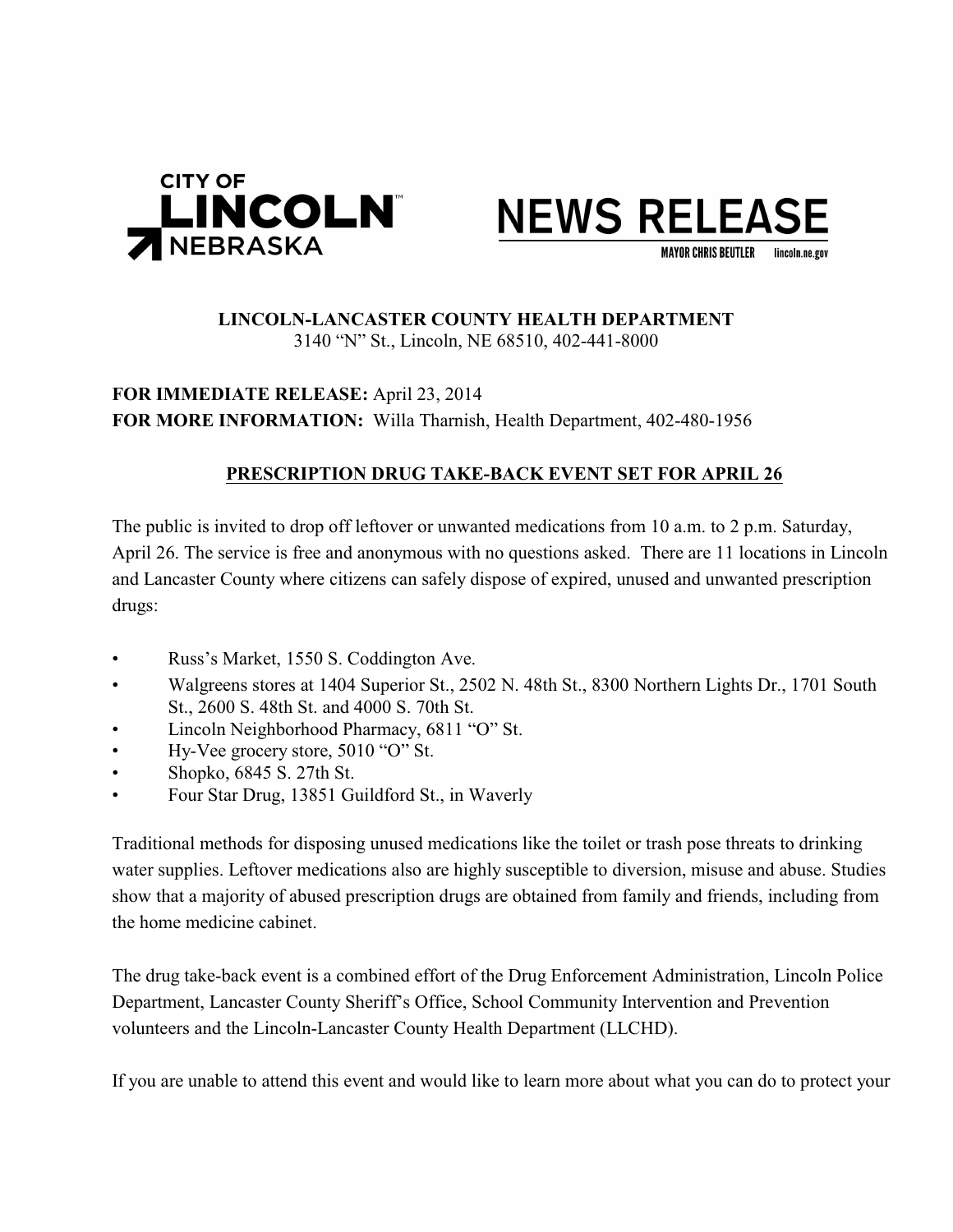family and the environment from leftover medications, please contact LLCHD at 402-480-1956 or [info@nebraskameds.org](mailto:info@leftovermeds.com).

The event is partially funded for a second consecutive year by a grant to LLCHD through the Nebraska Environmental Trust for the "Nebraska MEDS Disposal Program – Protecting Nebraska's Water & People" project. The project focuses on creating strategies for the public to easily, safely and legally dispose of their leftover medications.

- 30 -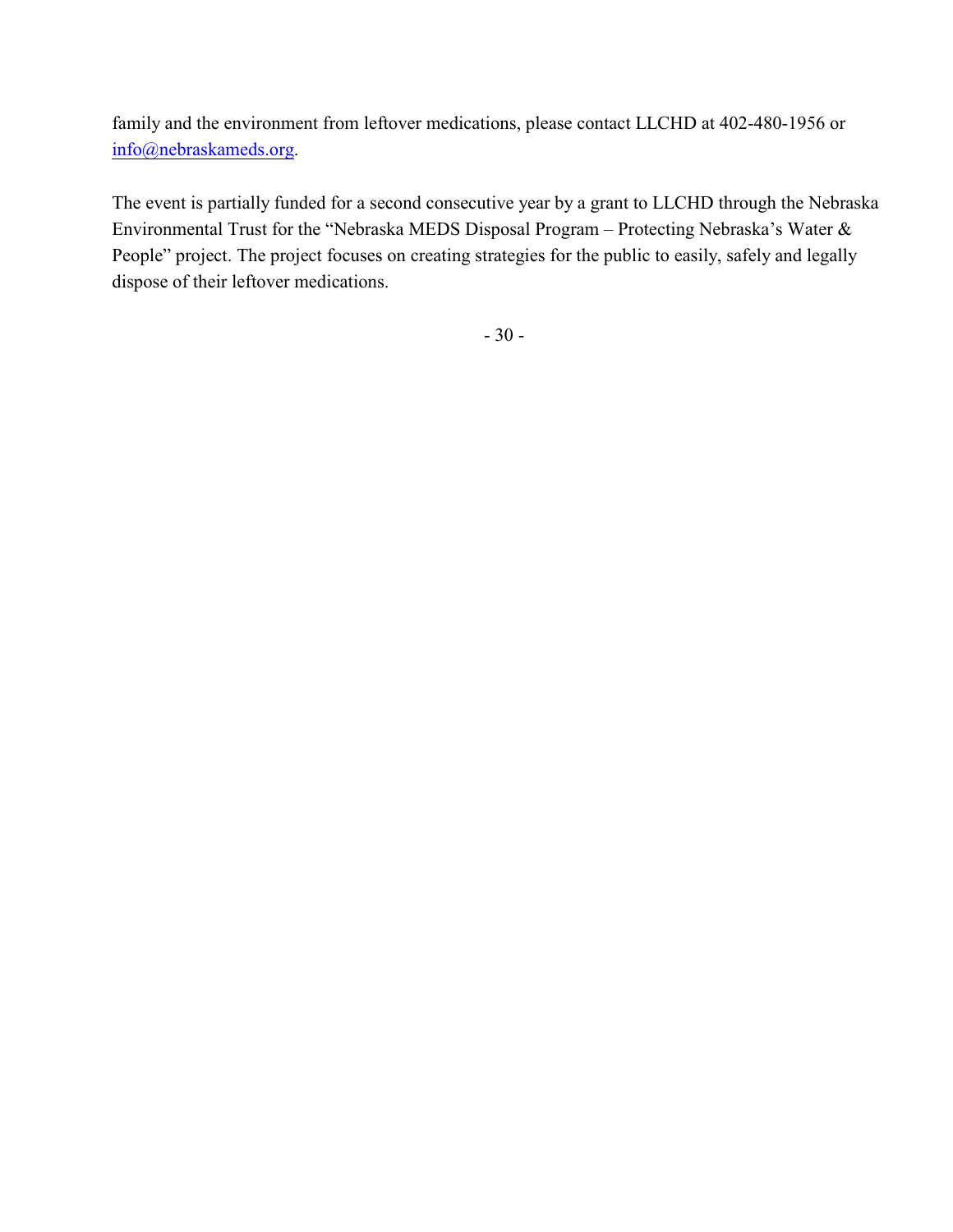

# *Memorandum*

|  | <i>Date:</i> $\leftrightarrow$ April 22, 2014            |
|--|----------------------------------------------------------|
|  | $To: \leftrightarrow$ City Clerk                         |
|  | $From: \Leftrightarrow$ Teresa McKinstry, Planning Dept. |
|  | $Re:$ Administrative Approvals                           |
|  | $cc:$ $\rightarrow$ Jean Preister                        |

This is a list of the administrative approvals by the Planning Director from April 15, 2014 through April 21, 2014:

**Administrative Amendment No. 14022** to Pre-Existing Use Permit No. 13D, Briarhurst Plaza, approved by the Planning Director on April 17, 2014, requested by Prime Sites, LLC, to remove the building footprint from the site plan and allow buildings anywhere outside of the setbacks, on property generally located at S. 48<sup>th</sup> St. and Briarpark Dr.

**Administrative Amendment No. 14011** to Special Permit No. 1813A, The Preserve on Antelope Creek Community Unit Plan, approved by the Planning Director on April 18, 2014, requested by Design Associates of Lincoln, Inc., to adjust the rear setback for Lot 12, Block 4 (4701 Hawthorne Drive) from 25 feet to 21 feet.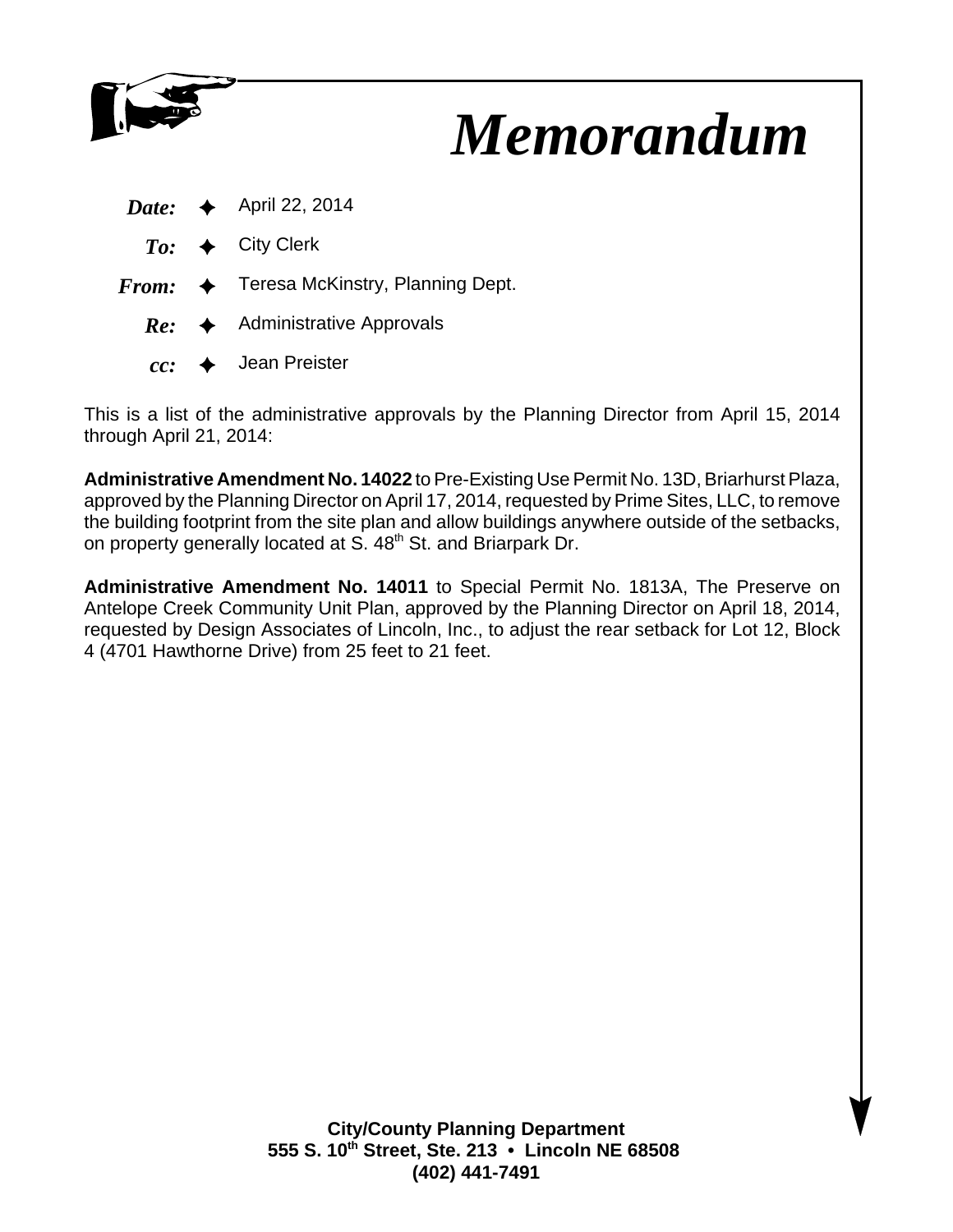## **Jean Preister**

**From:** Michele M. Abendroth **Sent:** Wednesday, April 23, 2014 3:07 PM<br> **Subiect:** Lincoln-Lancaster County Planning ( **Subject:** Lincoln-Lancaster County Planning Commission schedule for April/May, 2014

### **To: Lincoln‐Lancaster County Planning Commission members cc: Planning Department Distribution List**

On **Wednesday, April 30th, from 11:30 a.m. to 12:45 p.m.,** in advance of your regular 1:00 p.m. meeting is a staff briefing on 1) an Amendment to the Long Range Transportation Plan, to show South Beltway officially as a state-funded project along with the City's financial commitment to provide the required 20% matching funds; 2) the draft 6‐year Capital Improvement Program (CIP) for the City of Lincoln; and 3) the draft 4‐year Transportation Improvement Program (TIP) for the Lincoln metropolitan area as required by federal regulations. The Planning Commission will hold a **special public hearing** on the following **Wednesday, May 7th, at 1:00 p.m.,** to take public comments on these three items and then vote on the Long Range Transportation Plan amendment, and vote on whether the proposed projects in the CIP and TIP are consistent with the adopted City-County Comprehensive Plan (LPlan 2040) and Long Range Transportation Plan (LRTP).

Prior to the special **May 7th** public hearing on the CIP/TIP and proposed LRTP amendments, **from 12:00 p.m. to 12:45 p.m.,** we have scheduled a briefing on the annual review of the Comprehensive Plan. This will include a summary review of areas where progress has been made in achieving key goals in the Plan, and a briefing on the Community Indicators report. Community Indicators reports have been published almost every year at this time since 2004. The reports provide measurable data on how the community is doing on goals stated in the Comprehensive Plan for population growth, economic activity, environmental quality, affordability and accessibility.

If you have any questions about this schedule of briefings and public hearings, please contact Jean Preister in the Planning Department at 402-441-6365 or plan@lincoln.ne.gov.

**Marvin S. Krout, Director LincolnLancaster County Planning Department 555 S. 10th Street, Room 213 Lincoln, NE 68508 4024416366** mkrout@lincoln.ne.gov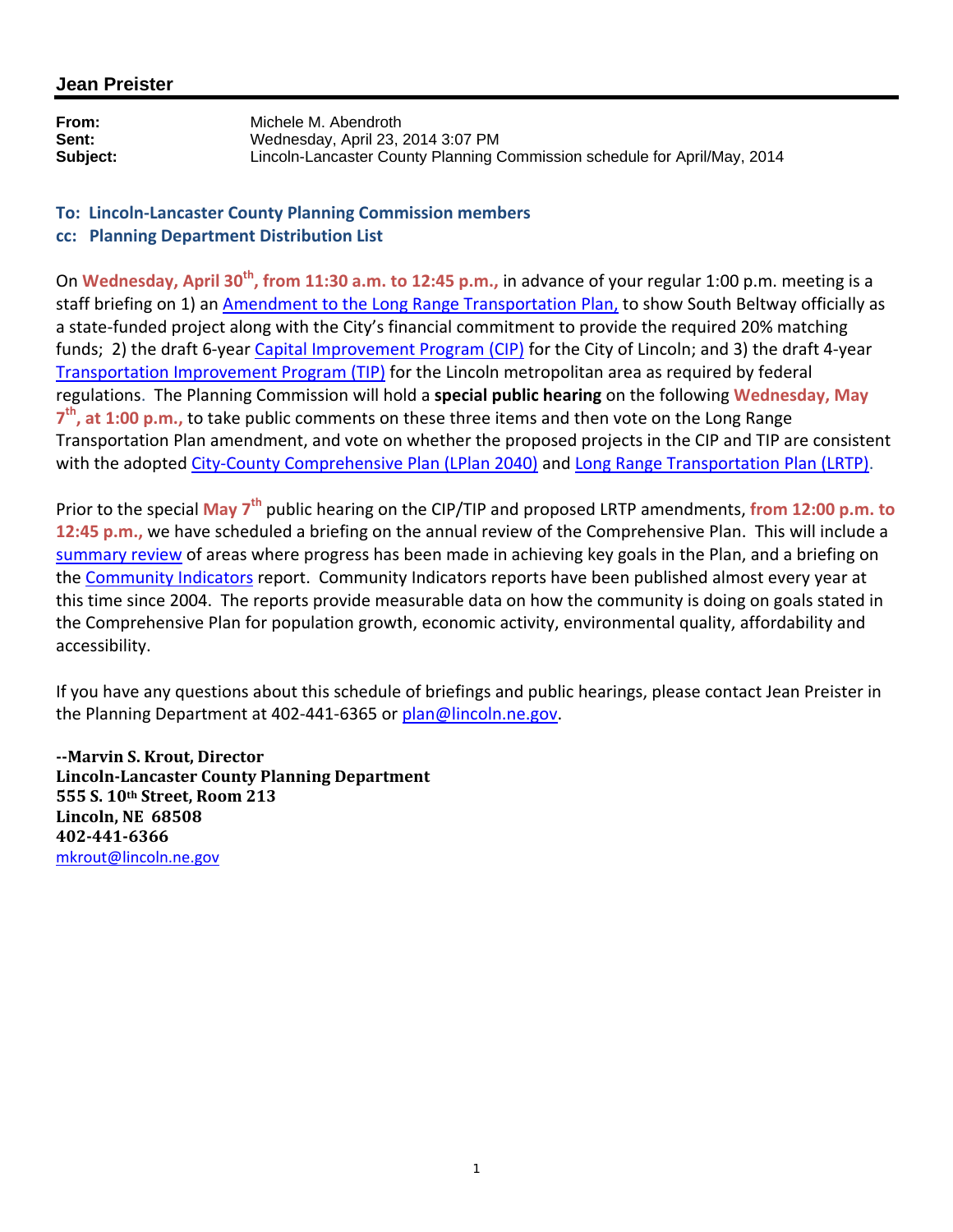**From:** Meagan Pratt<br> **Sent:** Wednesday. *I* **Sent:** Wednesday, April 23, 2014 3:04 PM<br> **To:** PW Uall **To:** PW\_Uall **Cc:** Miki Esposito; Council Packet; Mayors Staff; Doug J. McDaniel<br>
Subject: PWU Newsletter for April/May 2014 **Subject:** PWU Newsletter for April/May 2014

To: All PW/U Employees, Mayor Beutler, & City Council Members;

The Public Works & Utilities April/May 2014 Newsletter is now available for viewing. http://lincoln.ne.gov/city/pworks/docs/newsletter/2014-04-05.htm

The newsletter features the following articles:

- $\triangleright$  Spring is in the Air!
- $\triangleright$  A Day In the Life of...
- $\triangleright$  Strong Lincs
- $\triangleright$  A Farewell Note
- $\triangleright$  Congratulations Caleb Whisenhunt
- February Mayor's Award of Excellence
- $\triangleright$  Technology Bits and Bytes
- $\triangleright$  New Stormwater Quality Standards
- LWS Part of Earth Wellness Festival
- Golden Shovel and Platinum Pen Awards

We hope that you enjoy reading the PWU newsletter and look forward to your comments and any suggestions you may have. Also, please forward to anyone you think would benefit from reading the newsletter.

Sincerely, The PW/U Marketing Team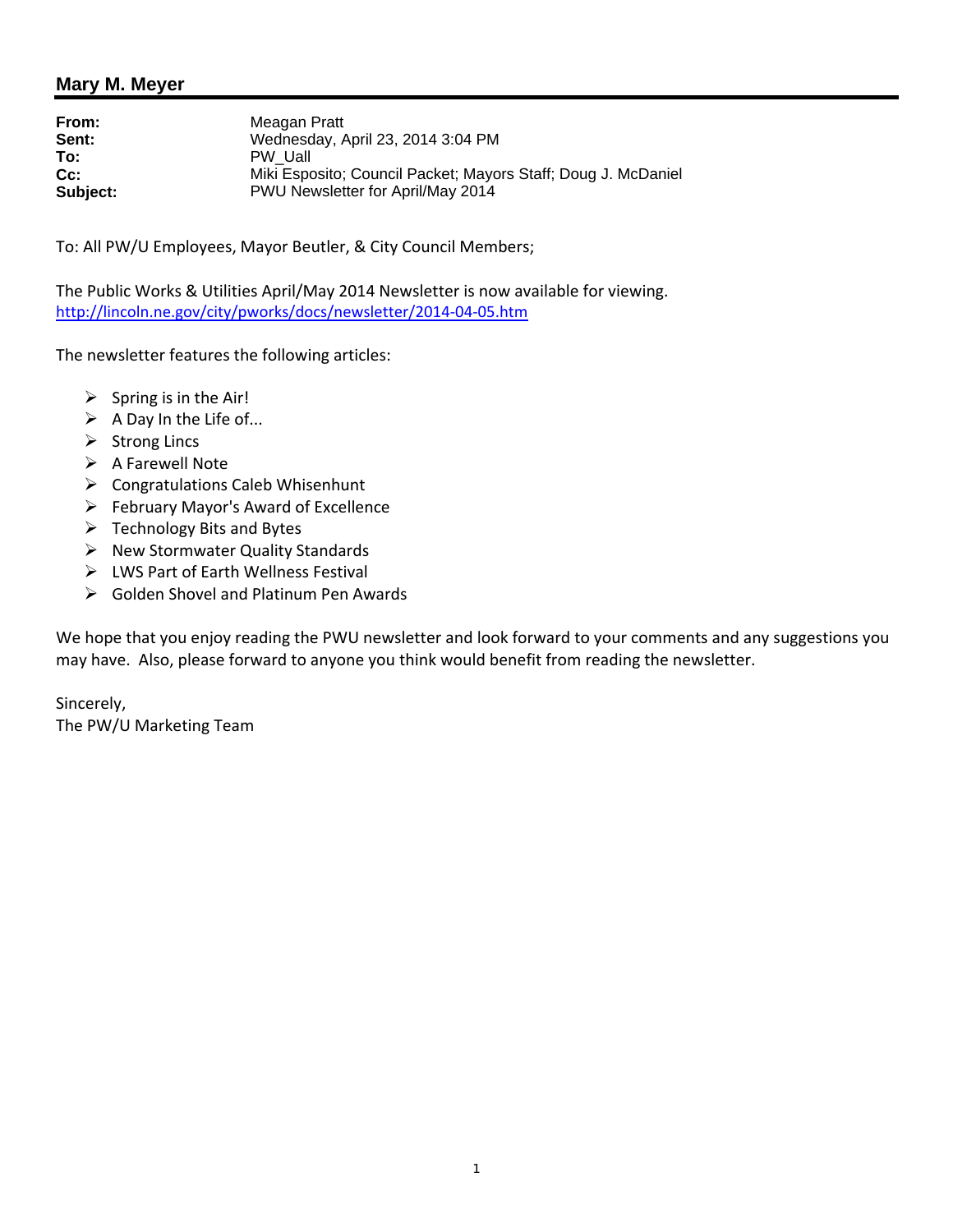# **DIRECTORS' AGENDA ADDENDUM MONDAY, APRIL 28, 2014**

## **I. CITY CLERK**

## **II. MAYOR & DIRECTORS' CORRESPONDENCE**

## **MAYOR**

- 1. NEWS ADVISORY. Mayor Beutler, Amtrak officials and other dignitaries will hold a news conference on Friday, April 25, 2:30 p.m. at the Amtrak Haymarket Station, 277 Pinnacle Arena Drive inviting the public to tour the Amtrak Exhibit Train over the weekend and to discuss regional passenger rail developments.
- 2. NEWS RELEASE. Public invited to tour Amtrak Exhibit Train.
- 3. NEWS ADVISORY. Mayor Beutler's Public Schedule for the week of April 26, 2014 through May 2, 2014.

## **III. DIRECTORS**

## **HEALTH DEPARTMENT**

- 1. NEWS RELEASE. Board of Health Award Winners announced.
- 2. NEWS RELEASE. Lincoln-Lancaster County Health Department. Nominations sought for Environmental Leadership Awards.

## **IV. COUNCIL MEMBERS**

## **JON CAMP**

1. Don M. Wright writing regarding South  $56<sup>th</sup>$ , Old Cheney, and London Road potholes and ruts, even after the pot hole crews had worked on a section of 56<sup>th</sup> Street

## **V. CORRESPONDENCE FROM CITIZENS**

- 1. Correspondence from Paul Larsen regarding concealed carry on City parks.
	- a) Councilman Jon Camp requesting advice from the Law Department and the Director of City Parks and Recreation.
	- b) City Attorney Rod Confer replying to message from Councilman Camp on Larsen correspondence.
	- c) Correspondence from Paul Larsen accepting Attorney Confer's summation, and answer from Councilman Camp to Mr. Larsen.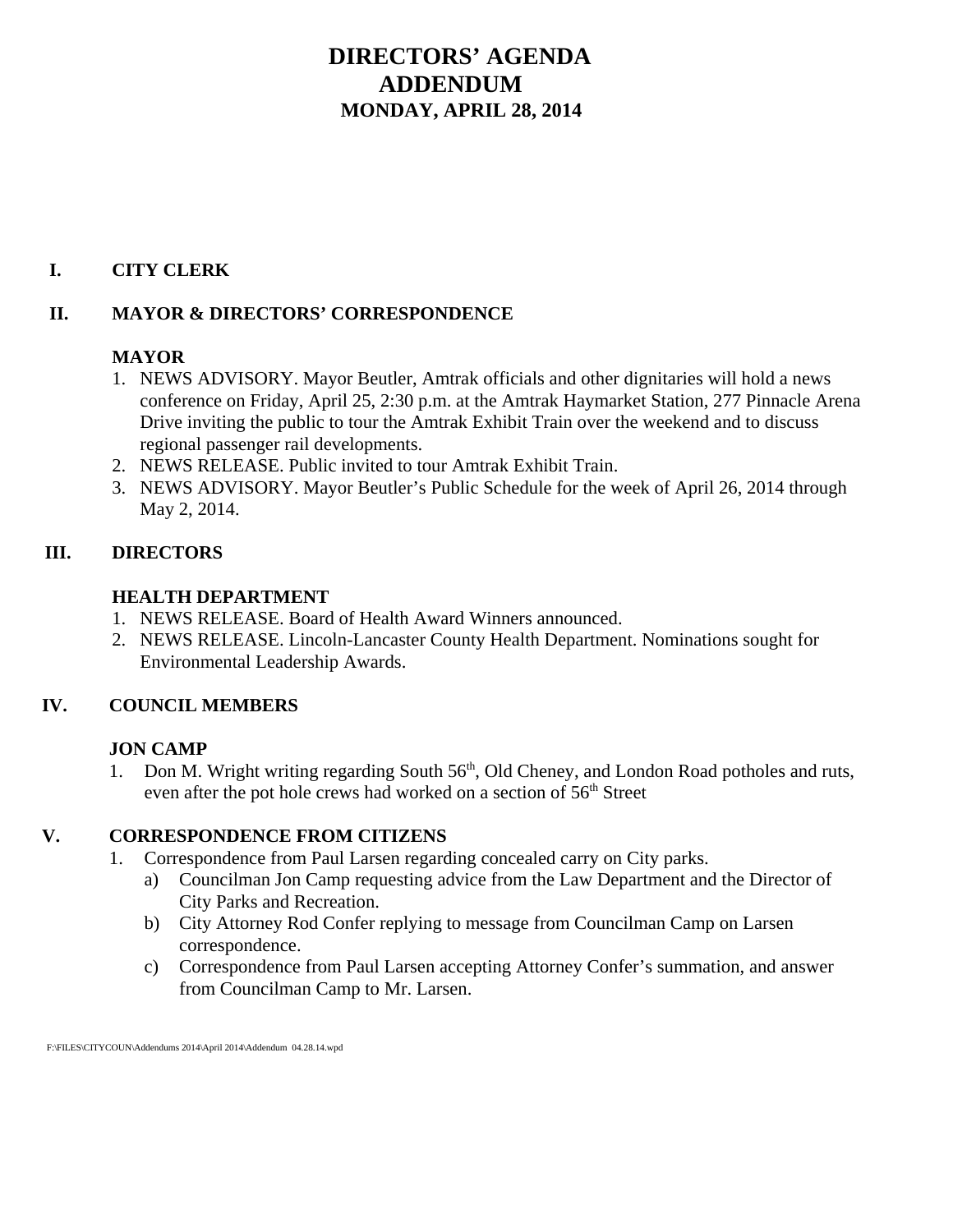

# **NEWS ADVISORY**

**MAYOR CHRIS BEUTLER** lincoln.ne.gov

## **OFFICE OF THE MAYOR**

555 South 10th Street, Lincoln, NE 68508, 402-441-7511

**DATE:** April 24, 2014 **FOR MORE INFORMATION:** David Norris, Citizen Information Center, 402-441-7547

Mayor Chris Beutler, Amtrak officials and other dignitaries will hold a news conference at **2:30 p.m. Friday, April 25** at the **Amtrak Haymarket Station, 277 Pinnacle Arena Drive** (the intersection of Pinnacle Arena Drive and "Q" Street).

The Mayor will invite the public to tour the Amtrak Exhibit Train this weekend and also discuss passenger rail developments in the region. Media tours will be given following the news conference from 3 to 4 p.m.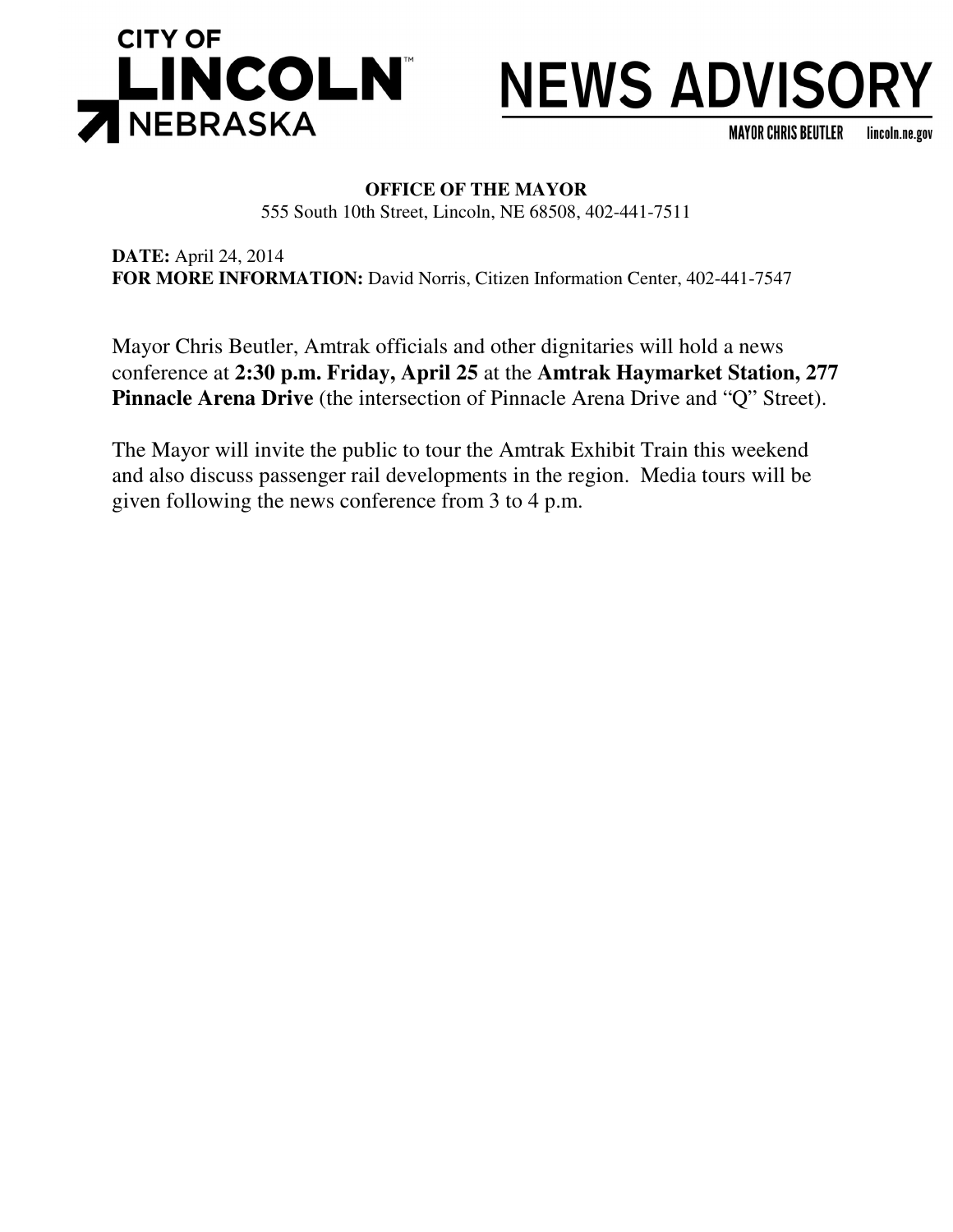



**MAYOR CHRIS BEUTLER** lincoln.ne.gov

**OFFICE OF THE MAYOR**

555 South 10th Street, Lincoln, NE 68508, 402-441-7511

**FOR IMMEDIATE RELEASE:** April 25, 2014 **FOR MORE INFORMATION:** Milo Mumgaard, Mayor's Office, 402-441-7376

## **PUBLIC INVITED TO TOUR AMTRAK EXHIBIT TRAIN**

*National Amtrak promotion in Lincoln Saturday and Sunday*

Mayor Chris Beutler today invited the public to tour the Amtrak Exhibit Train from 10 a.m. to 4 p.m. Saturday and Sunday at the Haymarket Amtrak Station, 277 Pinnacle Arena Drive.

The Exhibit Train showcases the past, present and future of railroad in the U.S., featuring workable signals and horns, virtual sleeping accommodation tours and trivia, and the locomotive control stand. Also included are vintage photos, uniforms, advertising and memorabilia from Amtrak's beginning in 1971 to today's modern sleeping cars and high-speed rail service. Railcars are decorated with historic Amtrak paint schemes. Young train fans will be able to view model trains from the Lincoln Railway Historical Society and enjoy Chuggington Depot, a dedicated children's play and activities area.

Mayor Beutler said the Exhibit Train was not just a celebration of passenger rail, but also brings a focus on the opportunities rail travel provides in the future. "Here in Lincoln, we see passenger rail not as a vestige of the past, but as a key part of our transportation future. People in Lincoln – especially younger generations – want to see faster, more convenient and efficient passenger rail options. We are part of the efforts in our region to do that, and this weekend's event highlights these exciting times."

Also participating in the weekend event will be StarTran; Operation Lifesaver, a rail industry sponsored group educating the public about safety; ProRail Nebraska, an advocacy group favoring improved and increased passenger train service; and the Department of Veterans Affairs with its mobile service unit.

The Exhibit Train locomotive commemorates the 50th anniversary of the Vietnam War and honors those who have served. Amtrak painted the locomotive red, white and blue with a specially designed "America's Railroad Salutes Our Veterans" logo. It is a symbol of an Amtrak commitment that by 2015, one-fourth of new hires will be veterans. Local veterans will be invited to be first to board the Exhibit Train on both days.

More information on Amtrak is available at amtrak.com.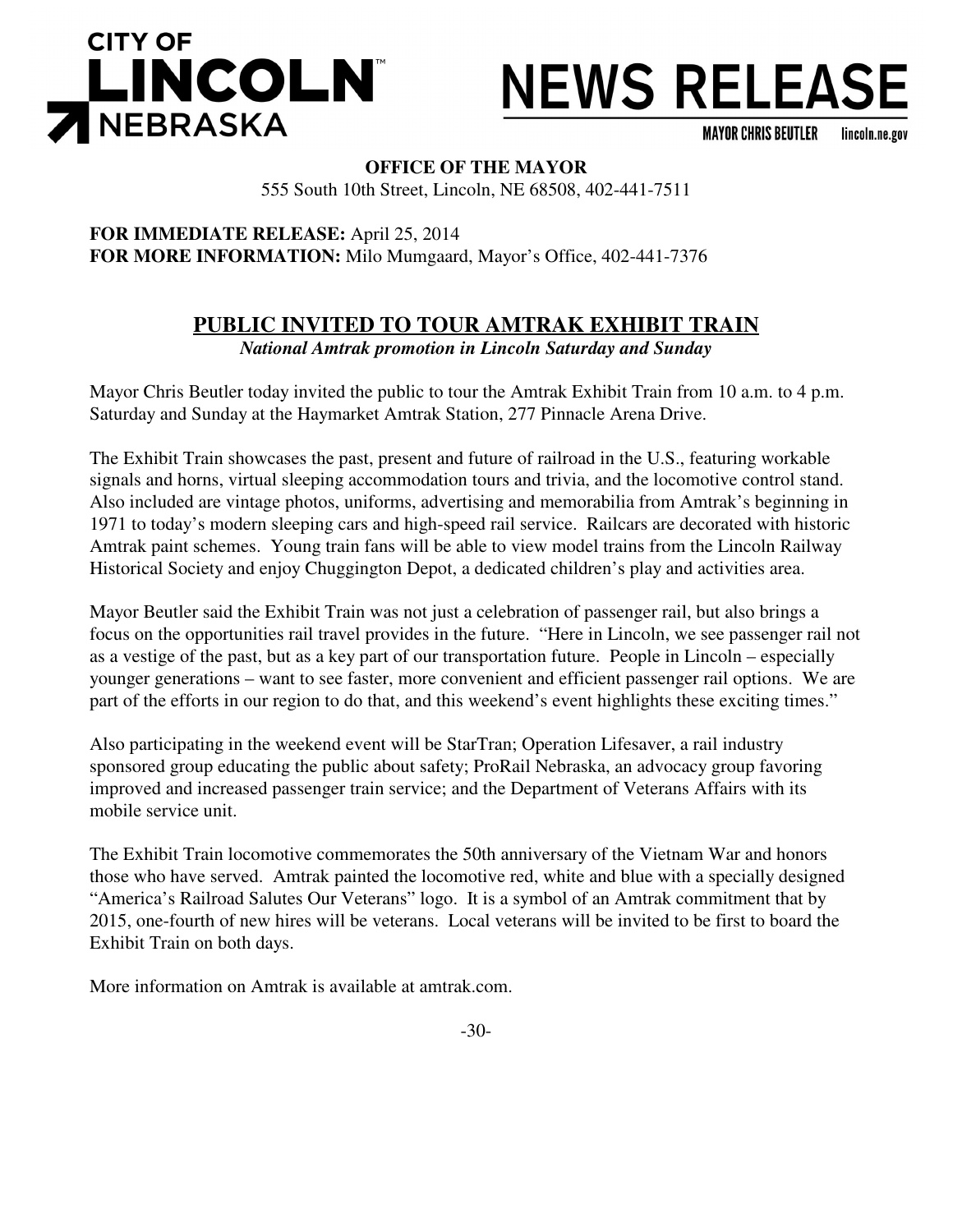

# **NEWS ADVISORY**

**MAYOR CHRIS BEUTLER** lincoln.ne.gov

Date: April 25, 2014 Contact: Dave Norris, Citizen Information Center, 402-441-7547

## **Mayor Beutler's Public Schedule Week of April 26 through May 2, 2014** *Schedule subject to change*

Saturday, April 26

• UNL Public Policy Center Symposium and workshop, panel discussion - 4 p.m., UNL City Campus Union, 1400 "R" St. (Regency Room)

Monday, April 28

• National League of Postmasters state convention, remarks - 8:15 a.m., Holiday Inn Downtown, 141 N. 9th St.

Wednesday, April 30

• KFOR - 7:45 a.m.

Thursday, May 1

• Mayor's Prayer Breakfast, remarks - 7:30 a.m., Cornhusker Marriott Hotel, 333 S. 13th St.

Friday, May 2

• Groundbreaking ceremony for new Lincoln Public Schools/Southeast Community College (SCC) High School Career Center, remarks - 11 a.m., SCC Campus, 8800 "O" St.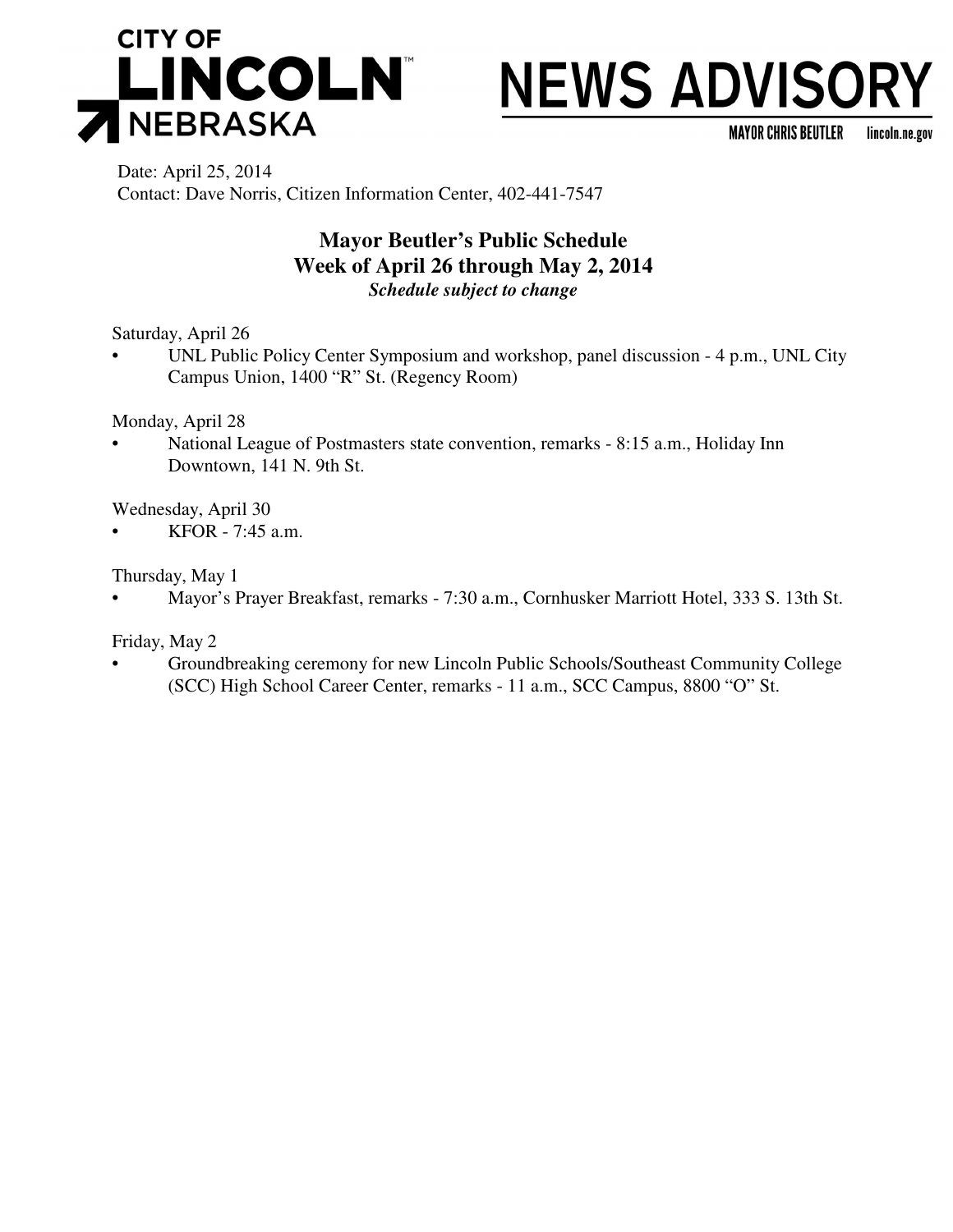



**MAYOR CHRIS BEUTLER** lincoln.ne.gov

#### **LINCOLN-LANCASTER COUNTY HEALTH DEPARTMENT**

3140 "N" Street, Lincoln, NE 68508, 402-441-8000

### **FOR IMMEDIATE RELEASE**: April 24, 2014

### **FOR MORE INFORMATION:** Elaine Severe, 402-441-8093

## **BOARD OF HEALTH AWARD WINNERS ANNOUNCED**

The Lincoln-Lancaster County Health Department recognized a local physician, two local restaurants, the Lancaster County Medical Society's Health 360 Program and five individuals with Board of Health Awards. The Awards were presented at the Board of Health Annual Luncheon and Awards Ceremony today at the Bryan Health Conference Center.

### **Community Health Awards** were presented to:

- 1) Health 360 Program. The Health 360 Program of the Lancaster County Medical Society was recognized for their efforts to connect uninsured individuals to a medical home or specialty care and to provide them with free or discounted medications.
- 2) Joe Skare. Mr. Skare is the Morning Show Co-Host on B107.3 radio station. He received the award for his work with Safe Kids Lincoln-Lancaster County in providing life-saving injury prevention information to families in the community.
- 3) Damon Hershey. Mr. Hershey is the President of BicycLincoln, a community group that supports and promotes safe bicycling in Lincoln. He received the award for his work with the City of Lincoln, the Community Health Endowment, Channel 10 Health and other bike enthusiasts.

**Public Health Leadership Award** to Lori Seibel. Ms. Seibel, President and CEO of the Community Health Endowment, was recognized for her knowledge of public health, her advocacy skills, leadership ability and dedication to making Lincoln the "Healthiest Community in the Nation".

**John J. Hanigan Award** to Kay Anderson**,** MD, FAAP, IBCLC, for her leadership in the medical field and for advocating for public health and teaching and promoting breastfeeding for new mothers.

**Food Sanitation Excellence Awards** to 1) Ming's House and 2) The Oven for their exceptional inspection scores, cleanliness of their businesses and excellent food handling practices.

**Carole Douglas Public Health Achievement Award** to Brenda Christie for her outstanding service to public health. Ms. Christie is a 40 year Health Department employee. She was recognized for her efforts as a public health nurse and the Health Department's Communicable Disease Nurse and for her dedication, caring, quiet leadership, knowledge and skills and her long term commitment to public health.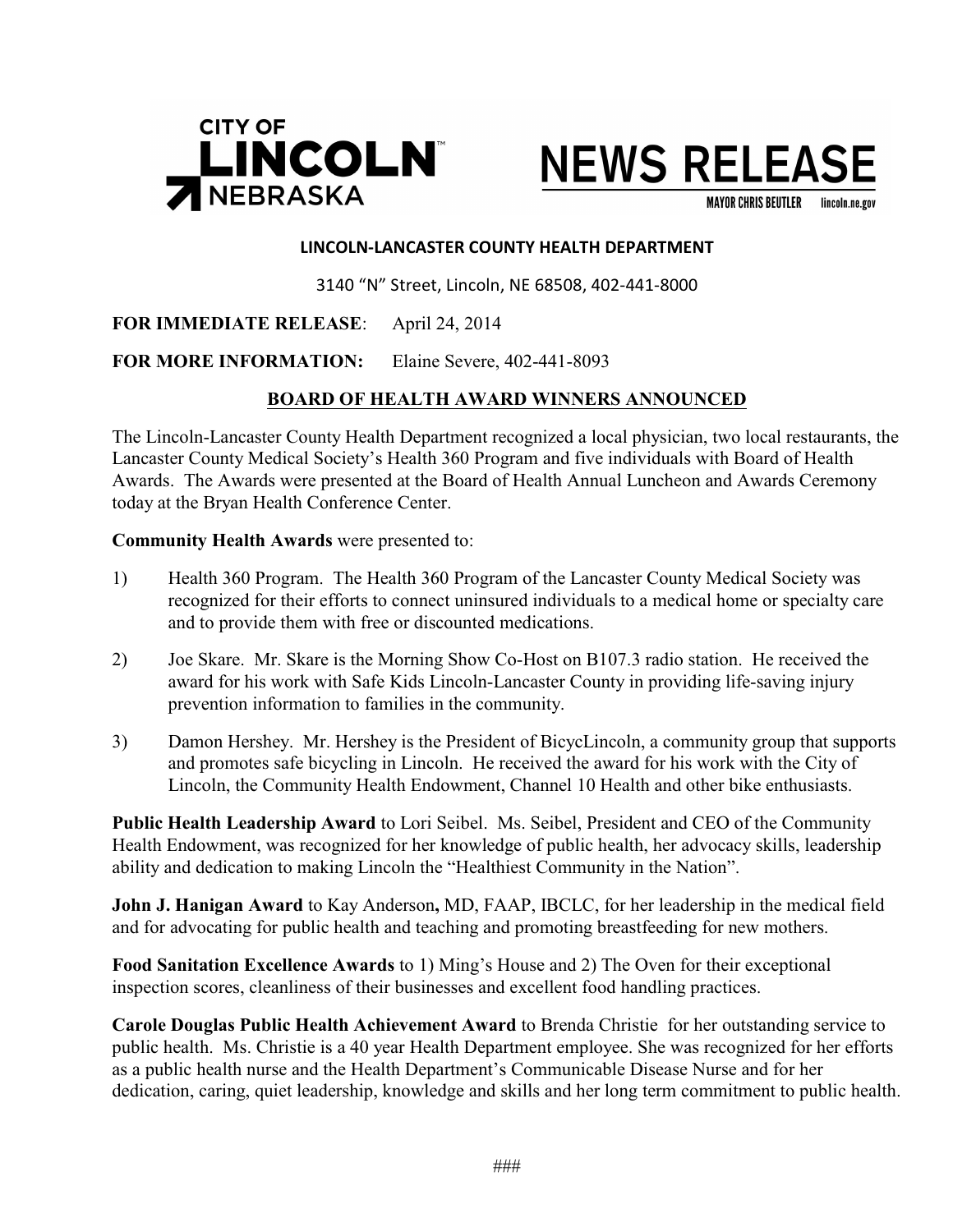

# **NEWS RELEASE**

**MAYOR CHRIS BEUTLER** lincoln.ne.gov

## **LINCOLN-LANCASTER COUNTY HEALTH DEPARTMENT**

3140 "N" Street, Lincoln, NE 68508, 402-441-8000

**FOR IMMEDIATE RELEASE:** April 28, 2014 **FOR MORE INFORMATION:** Renae Rief, Health Department, 402-441-4602 Gene Hanlon, Recycling Coordinator, 402-441-7043

## **NOMINATIONS SOUGHT FOR ENVIRONMENTAL LEADERSHIP AWARDS**

The City of Lincoln and Lancaster County are seeking nominations for the 2014 Environmental Leadership Awards. These prestigious awards recognize outstanding businesses, organizations and individuals who have demonstrated environmental stewardship and dedication to sustaining and improving our environment and public health. The awards program is intended to recognize accomplishments, increase awareness of environmental issues and encourage others to take action to better our environment.

Awards are given in the categories of Business and Industry, Community or Nonprofit Organization, Government, Agriculture (urban and rural), Education (educating the public or providing education in schools/colleges) and Individual Citizen.

To be eligible for an award, nominees must have been instrumental in identifying, reducing or solving an environmental problem and/or promoting public awareness and active concern for the enhancement and protection of the environment. Nominees must demonstrate one or more environmental practices in the areas of pollution prevention/risk reduction, waste reduction and recycling, water conservation, soil conservation, energy conservation, cleanup and beautification, residential and commercial development or other environmental practices.

Nominations may be submitted online at [lincoln.ne.gov](http://www.lincoln.ne.gov/) (keyword: awards). The deadline for nominations coincides with World Environment Day on Thursday, June 5. Submitting the nomination online is preferred, but hard copies of the nomination form also are available by calling 402-441-4602 or 402-441-7043.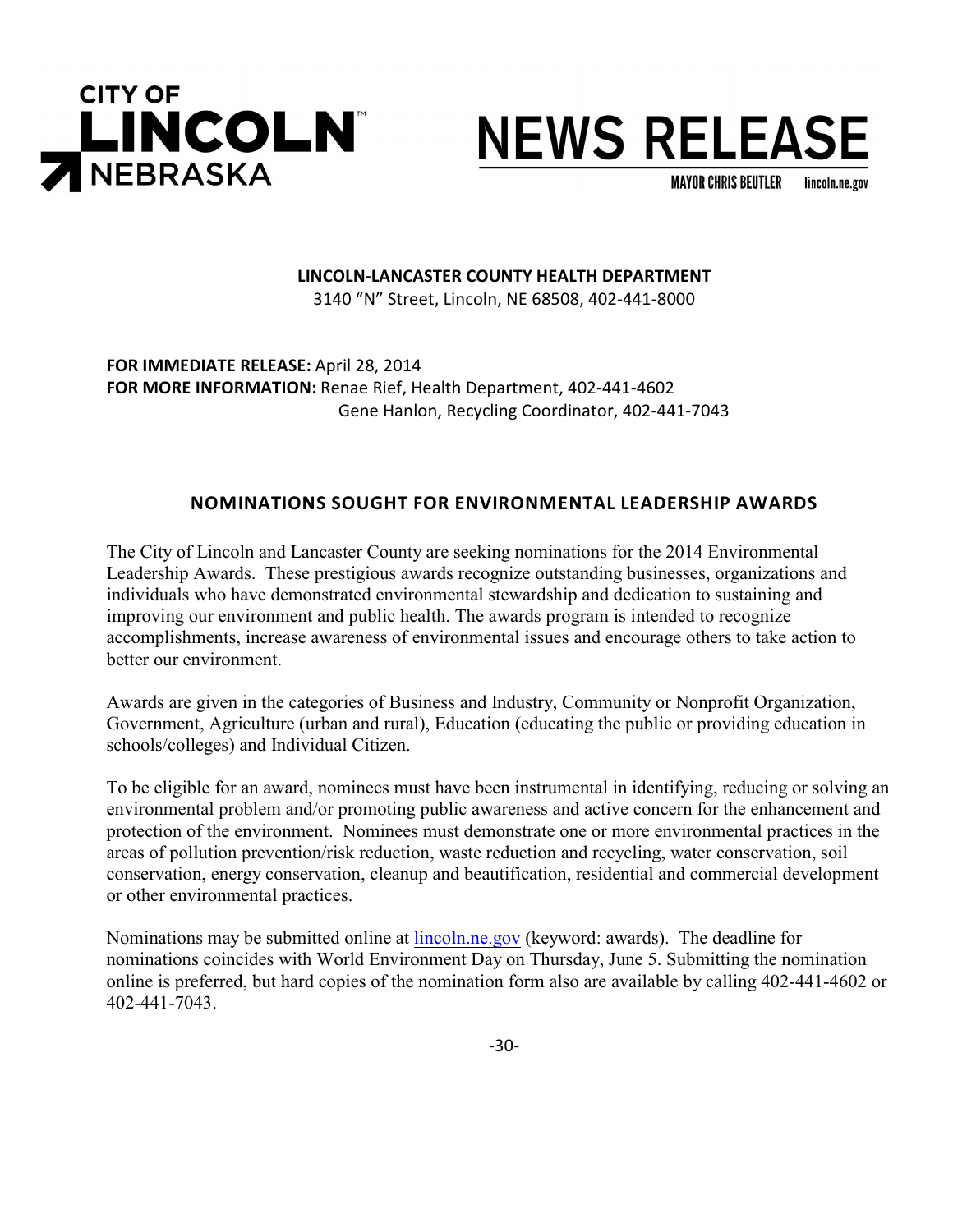| From:    | wrightdonald1@gmail.com on behalf of Donald Wright [dm-wright@windstream.net] |
|----------|-------------------------------------------------------------------------------|
| Sent:    | Monday, April 28, 2014 11:23 AM                                               |
| To:      | Jon Camp                                                                      |
| Subject: | S. 56th, Old Cheney and London Rd potholes, ruts                              |

Esteemed Councilperson Camp,

 Here we go again. It took an out-of-town driver (Roca) to complain to the Journal-Star about the condition of 56th street.

 A lot of good that did. Pot hole crews were right out there the next morning....and LEFT THE SECTION AT LONDON ROAD AND 56TH WORSE THAN BEFORE!!!! We already have a biker nearly killed at the same spot 2 years ago. Are we going for 2?

 Do you drive this street? If you did at legal speed limit you might lose control of your vehicle or damage right side struts.

 If you drove at the same speed on the south-bound lane at Old Cheney for about 100 yds south you might be thrown into oncoming traffic. That whole section is breaking up.

What does it take to get the street department to do a competent job?

 Respectfully, Don M Wright, 5715 Shadow Pines Ct, 68516 402-423-2530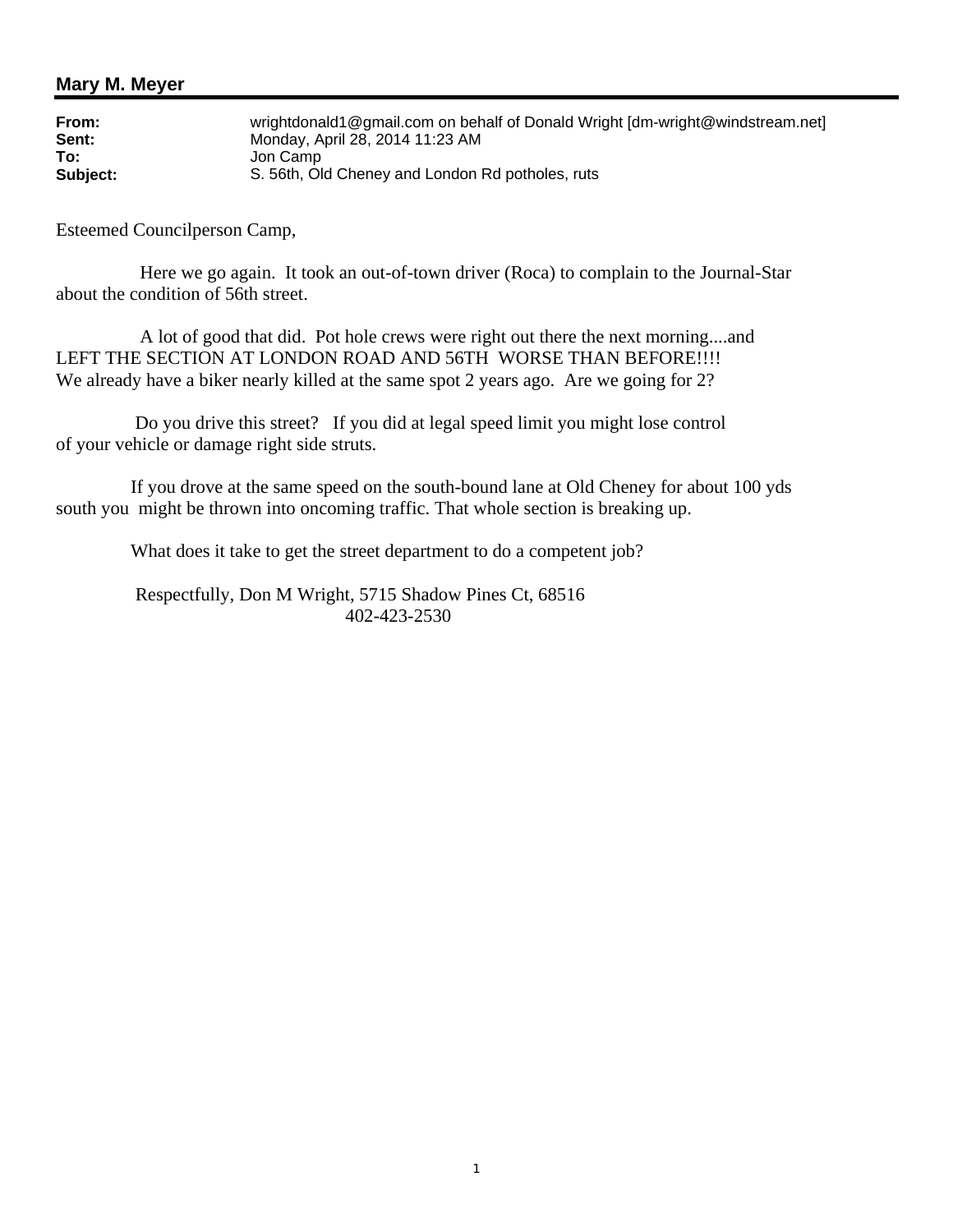| From:    | P Larsen [plarsen@gmail.com]                                                             |
|----------|------------------------------------------------------------------------------------------|
| Sent:    | Friday, April 25, 2014 2:44 PM                                                           |
| To:      | Doug Emery; Leirion Gaylor Baird; Roy A. Christensen; Trenton J. Fellers; Mary M. Meyer; |
|          | Jon Camp; Jonathan A. Cook; Carl B. Eskridge                                             |
| Subject: | NE CCW in Lincoln City Parks concern                                                     |

Dear Lincoln Council members,

This article brought up a point I was not aware of, and I am a NE Concealed Carry permit instructor.

http://journalstar.com/news/local/govt-and-politics/hicks-you-can-t-tear-up-parks-looking-for-loot/article\_731b5bc5 a999-5c9f-9b45-01d32c05fc40.html

The main point being you can't dig up Lincoln Parks when metal detecting but it mentioned **"No Guns in Lincoln Parks" even with a permit. Now you have me interested.**

You can read the Lincoln code concerning the Lincoln City Park gun ban here: http://www.lincoln.ne.gov/city/attorn/lmc/ti12/ch1208.pdf

This was news to me so I contacted the Lincoln City Attorney, and I quoted NE 18-1703, cities shall not have the power to regulate concealed firearms, etc., etc. He replied with NE 69-2441 (1)(a) a permitholder may not carry a concealed weapon in any "place or premises where the person, persons, entity, or entities in control of the property . . . has prohibited permitholders from carrying concealed handguns into or onto the place or premises . . . ."

The City of Lincoln claims they control the property of Lincoln City Parks, so they can restrict guns on said property, including concealed carry.

You don't have to read much further into NE 69-2441 to find the problem with this.

**(2)... a permitholder does not violate this section unless the person, persons, entity, or entities in control of the property or employer in control of the property has posted conspicuous notice that carrying a concealed handgun is prohibited** in or on the place or premises….

So my question is how do you propose to "**conspicuously"** post a 10 acre park?

### **Per NE State Patrol Rules and Regulations concerning Concealed carry:**

"Posted conspicuous notice" shall mean a clearly visible sign posted **at each public entrance** to a place or premises open to the public which shall clearly state that concealed handguns are not allowed in the place or on the premises.

Any and all sides of a 10 acre park are a "public entrance" is it not? Public entrance "implies" public building making posting a City Park null and void using common logic.

But the NE Statute states "property" not "building" so I have to give you that argument. So all the city of Lincoln needs to do is post signs every 6 or 8 feet around every Lincoln Park perimeter or get rid of the ordinance. Another option would be add park carry for valid CCW permit holders only, if you must have a "No gun policy in parks" for the bad guys on the books. (Who will ignore the law anyway)

Thank you for your time Paul Larsen CCW Instructor - NE, KS, UT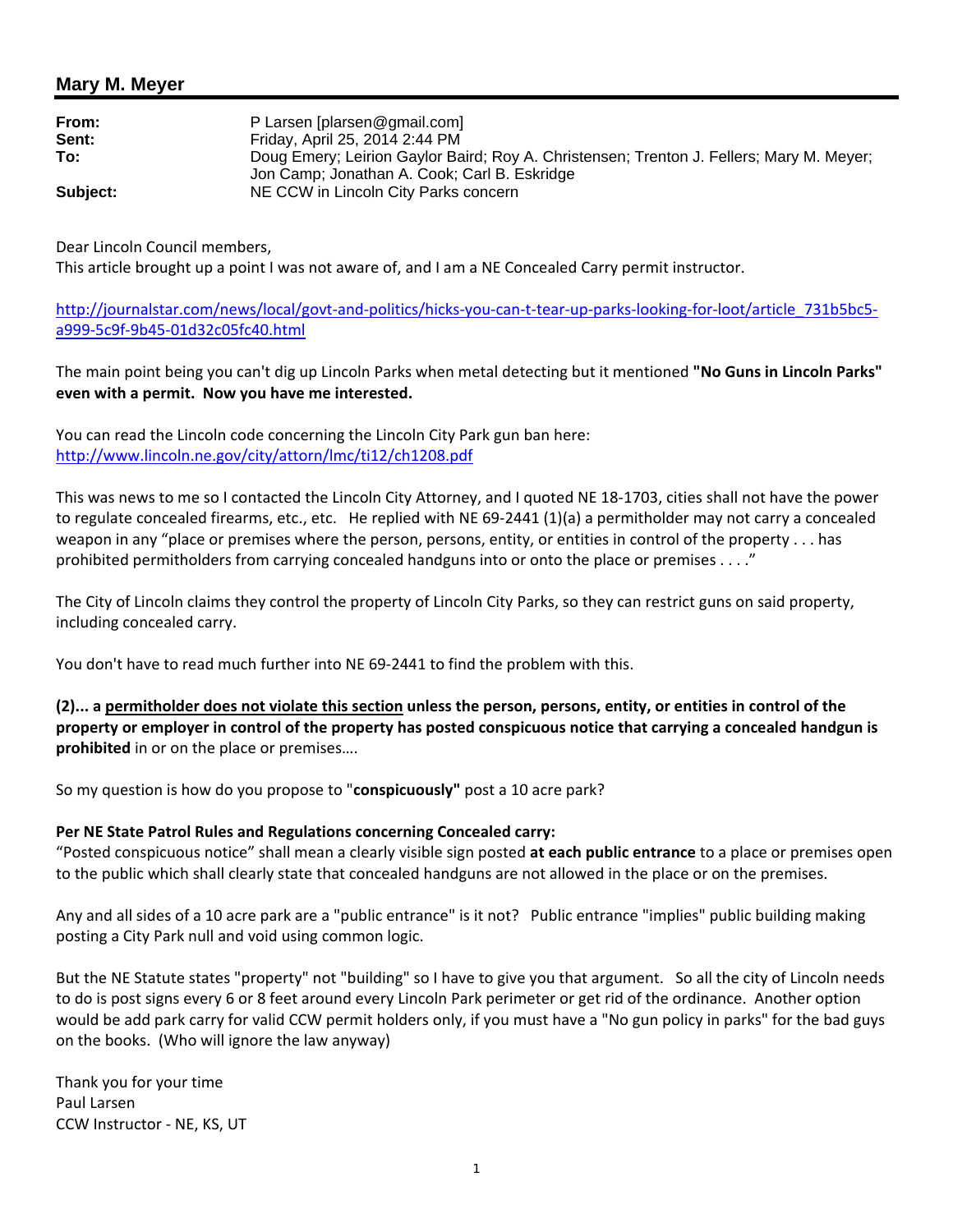**Subject:** Follow Up NE CCW in Lincoln Parks

**From:** Jon Camp [mailto:joncamp@lincolnhaymarket.com] **To:** Lynn Johnson **Subject:** RE: Follow Up NE CCW in Lincoln Parks

Lynn:

We need advice from you and the Law Department. Jon

## **JON A. CAMP Haymarket Square/CH, Ltd. 200 Haymarket Square 808 P Street P.O. Box 82307 Lincoln, NE 68501-2307**

Office: 402.474.1838/402.474.1812 Fax: 402.474.1838 Cell: 402.560.1001 **Email:** joncamp@lincolnhaymarket.com Website: www.lincolnhaymarket.com check our reception and event venues at:  *http://www.facebook.com/pages/Apothecary-Lofts-Ridnour-Rooms/173175799380032*

**From:** P Larsen [mailto:plarsen@gmail.com] **Subject:** Follow Up NE CCW in Lincoln Parks

Per the NE AG Opinion: http://www.ago.ne.gov/ag\_opinion\_view?oid=4133

"While not able to prohibit permitholders from carrying concealed handguns anywhere in the city, a city or village could still, under the next-to-last exception in  $\S 69-2441(1)(a)$  of the act, prohibit permitholders from carrying concealed handguns in specific places or premises that it directly controls. For example, **a city or village could ban concealed handguns in city-owned parks**, buildings, recreation facilities, arenas, etc. **The city or village would have to comply with the procedures outlined in § 69-2441(2) regarding the posting of notice. "**

And as an illustration, I see no "**conspicuously posted**" notice at this park "**Public Entrance**". See Attached. Now you see the inherent problem with the City Park ban?

If your going to use the law (69-2441)(1) or the AG opinion to ban concealed carry point 1. You must follow the law (69-2441)(2) and the AG's opinion point 2 by posting the signs conspicuously so that anyone approaching the park on foot from from any direction can see sign.

Regards, Paul Larsen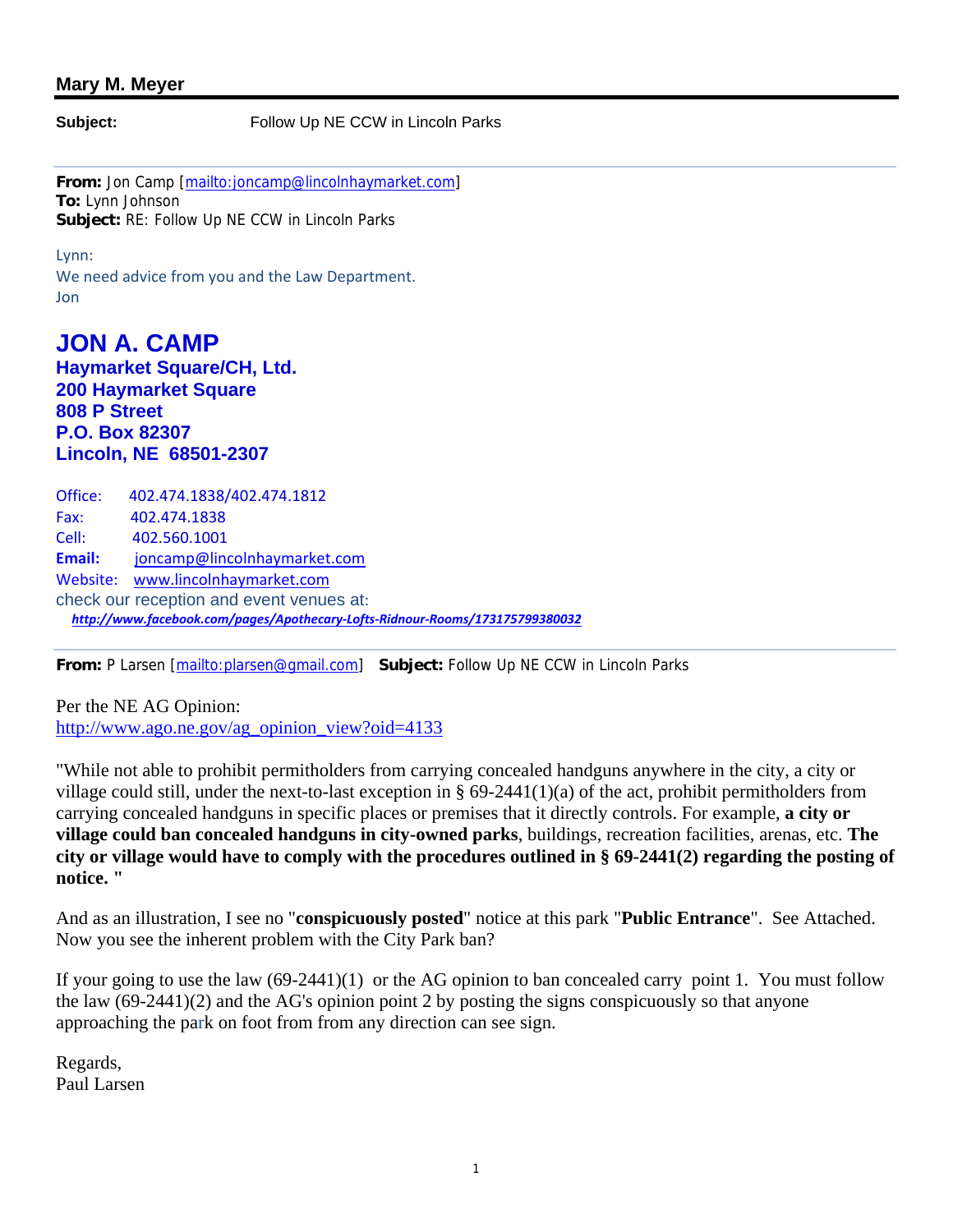**Subject:** Follow Up NE CCW in Lincoln Parks

**StiPmID:** 112a51b0-cefb-11e3-a5cf-e8393547d7a0

**From:** Rodney M. Confer **Sent:** Monday, April 28, 2014 12:32 PM **To:** Jon Camp; Lynn Johnson **Subject:** RE: Follow Up NE CCW in Lincoln Parks

#### Jon:

I've already corresponded with Mr. Larsen on this issue last Friday. He originally questioned whether the City ordinance that prohibits firearms in parks (LMC 12.08.200) was valid, and I explained that Neb. Rev. Stat. § 69-2441 allowed the ordinance. He responded that the statute does not allow prosecution of a permit holder bringing a concealed weapon onto property where it is prohibited unless the prohibition is conspicuously posted. That is correct, except that under that section a representative of the City could also simply make a request that the person who had the weapon remove it from the property, and a failure to do so would be a violation.

The City ordinance is valid under state law, but to successfully prosecute someone who has a concealed carry permit for violating the ordinance it would be necessary to establish either that there was conspicuous posting of the prohibition on possession of firearms at the location where the violation occurred, or that a representative of the City informed the permit holder of the prohibition and asked that the weapon be removed from the property, which request was refused.

I informed Lynn Johnson of my correspondence with Mr. Larsen last week in case the Parks department felt it would be advisable to increase its posting of the prohibition in City parks.

Sincerely yours, **Rodney M. Confer City Attorney** 

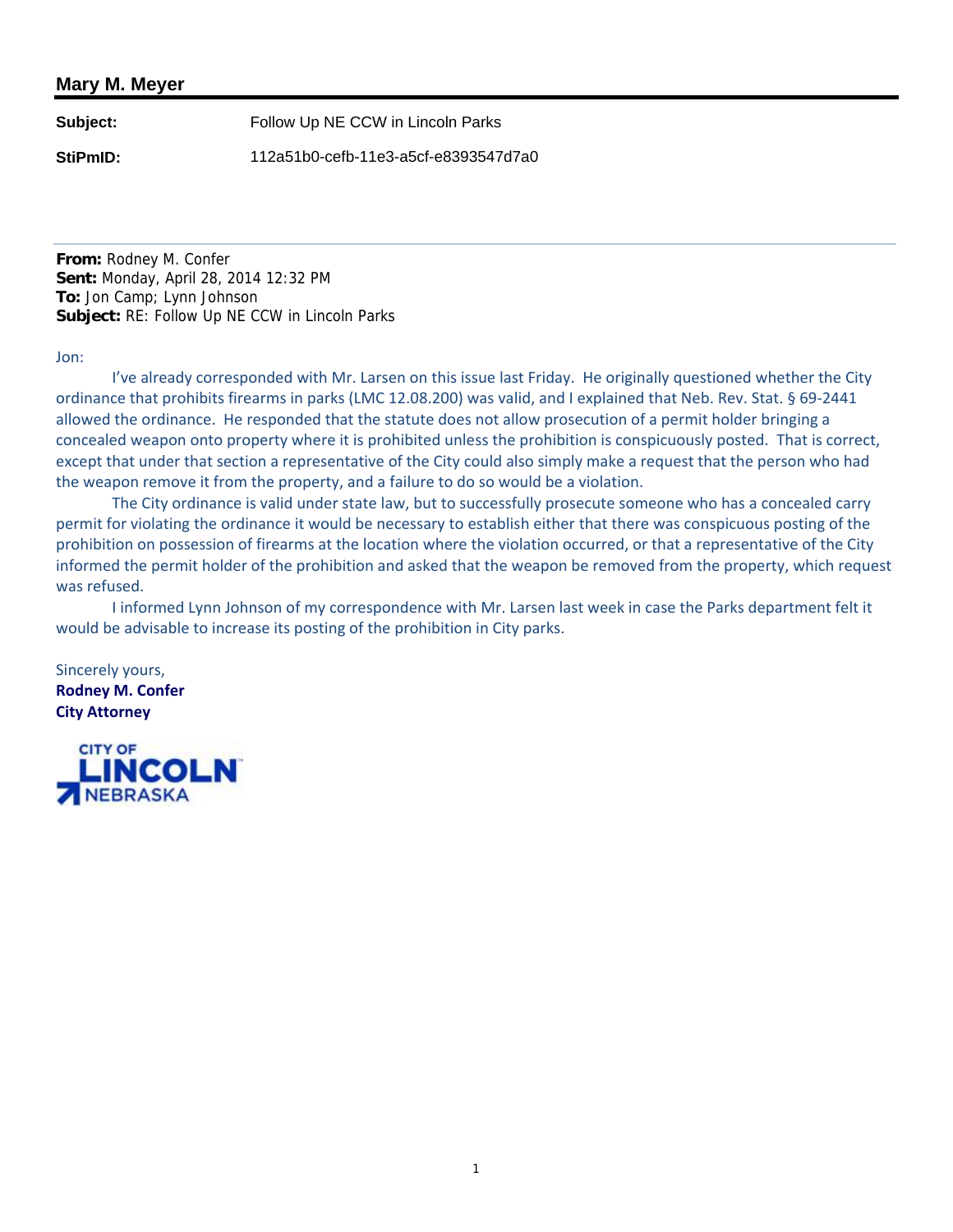**Subject:** Follow Up NE CCW in Lincoln Parks

**From:** Jon Camp [mailto:joncamp@lincolnhaymarket.com] **Sent:** Monday, April 28, 2014 2:01 PM **To:** P Larsen **Subject:** RE: Follow Up NE CCW in Lincoln Parks

Paul:

Thank you for your emails and thoughts on this ordinance. I am sure Lynn Johnson and the Parks & Rec Department will re-evaluate signage. Best regards,

Jon

# **JON A. CAMP**

**Haymarket Square/CH, Ltd. 200 Haymarket Square 808 P Street P.O. Box 82307 Lincoln, NE 68501-2307**  Office: 402.474.1838/402.474.1812 Fax: 402.474.1838 Cell: 402.560.1001 **Email:** joncamp@lincolnhaymarket.com Website: www.lincolnhaymarket.com Check our reception and event venues at:  *http://www.facebook.com/pages/Apothecary-Lofts-Ridnour-Rooms/173175799380032*

**From:** P Larsen [mailto:plarsen@gmail.com] **Sent:** Monday, April 28, 2014 1:59 PM **To:** Rodney M. Confer **Cc:** Jon Camp; Lynn Johnson; Mary M. Meyer; Jocelyn W. Golden **Subject:** Re: Follow Up NE CCW in Lincoln Parks

#### The summation below is acceptable to me.

I would only add that if the City of Lincoln knows the parks are not sufficiently posted for a successfully prosecution then why have the ordinance? Nobody wants to be the test case to press the issue either. I have learned a great deal and will make sure my students are aware of the ordinance, so they are fully informed of the legal risk involved. We prefer state-wide preemption so these issues can be avoided.

Regards, Paul Larsen

"to successfully prosecute someone who has a concealed carry permit for violating the ordinance it would be necessary to establish either that there was conspicuous posting of the prohibition on possession of firearms at the location where the violation occurred, or that a representative of the City informed the permit holder of the prohibition and asked that the weapon be removed from the property, which request was refused. "

On Mon, Apr 28, 2014 at 12:32 PM, Rodney M. Confer <rconfer@lincoln.ne.gov> wrote:

Jon: